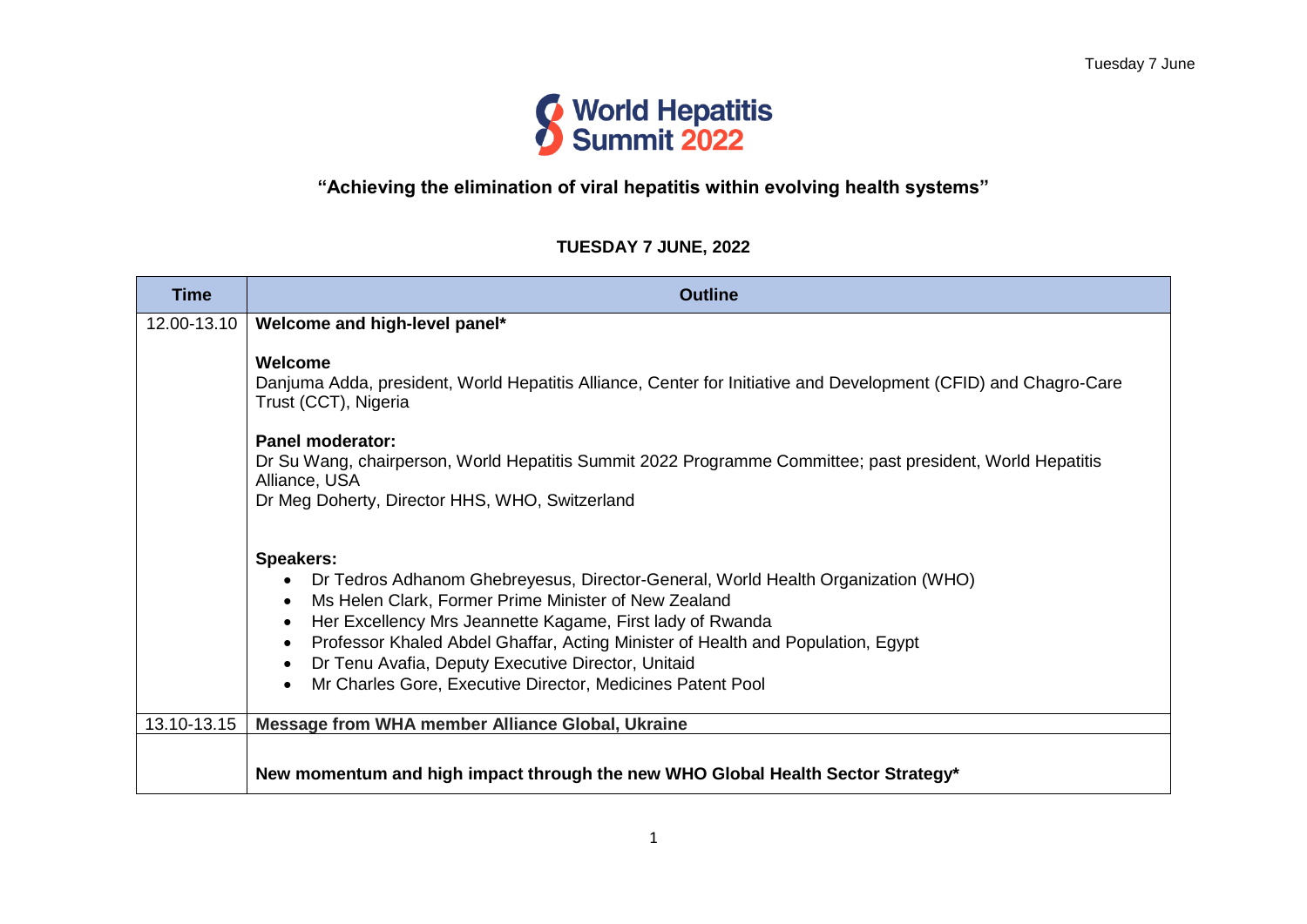

|             | This session will focus on presenting the progress in viral hepatitis elimination and the new WHO Global Health<br>➤<br>Sector Strategy. Presentations around the different strategic directions will illustrate countries' progress, innovations,<br>community voices and what it will take to reach elimination. |
|-------------|--------------------------------------------------------------------------------------------------------------------------------------------------------------------------------------------------------------------------------------------------------------------------------------------------------------------|
|             | Chair:                                                                                                                                                                                                                                                                                                             |
|             | Dr Margaret Hellard, Burnet Institute, Australia                                                                                                                                                                                                                                                                   |
|             | Co-Chair:                                                                                                                                                                                                                                                                                                          |
|             | Andy Seale, WHO, Switzerland                                                                                                                                                                                                                                                                                       |
| 13.15-13.20 | <b>Opening remarks</b>                                                                                                                                                                                                                                                                                             |
|             | Dr Ren Minghui, WHO, Switzerland                                                                                                                                                                                                                                                                                   |
| 13.20-13.35 | Introducing the new Global Health Sector Strategy (2022-2030) and the implication for countries                                                                                                                                                                                                                    |
|             | Dr Meg Doherty, WHO, Switzerland                                                                                                                                                                                                                                                                                   |
| 13.35-14.25 | Panel discussion: Championing the global strategy in different contexts                                                                                                                                                                                                                                            |
|             | Making giant progress toward elimination                                                                                                                                                                                                                                                                           |
|             | Dr Mohamed Hassany, Ministry of Health, Egypt                                                                                                                                                                                                                                                                      |
|             | Leveraging the systems approach in optimizing universal health coverage (UHC) for viral hepatitis elimination                                                                                                                                                                                                      |
|             | in India                                                                                                                                                                                                                                                                                                           |
|             | Dr Sandhya Kabra, Ministry of Health, India                                                                                                                                                                                                                                                                        |
|             | Accelerating hepatitis elimination in Nigeria                                                                                                                                                                                                                                                                      |
|             | Dr Sule Abdullahi, Executive Governor, Nasarawa state, Nigeria                                                                                                                                                                                                                                                     |
|             | Innovations that are needed to reach hepatitis elimination                                                                                                                                                                                                                                                         |
|             | Dr John Ward, Coalition for Global Hepatitis Elimination, USA                                                                                                                                                                                                                                                      |
|             | Viral hepatitis, the global community and people living with hepatitis (PLWVH)                                                                                                                                                                                                                                     |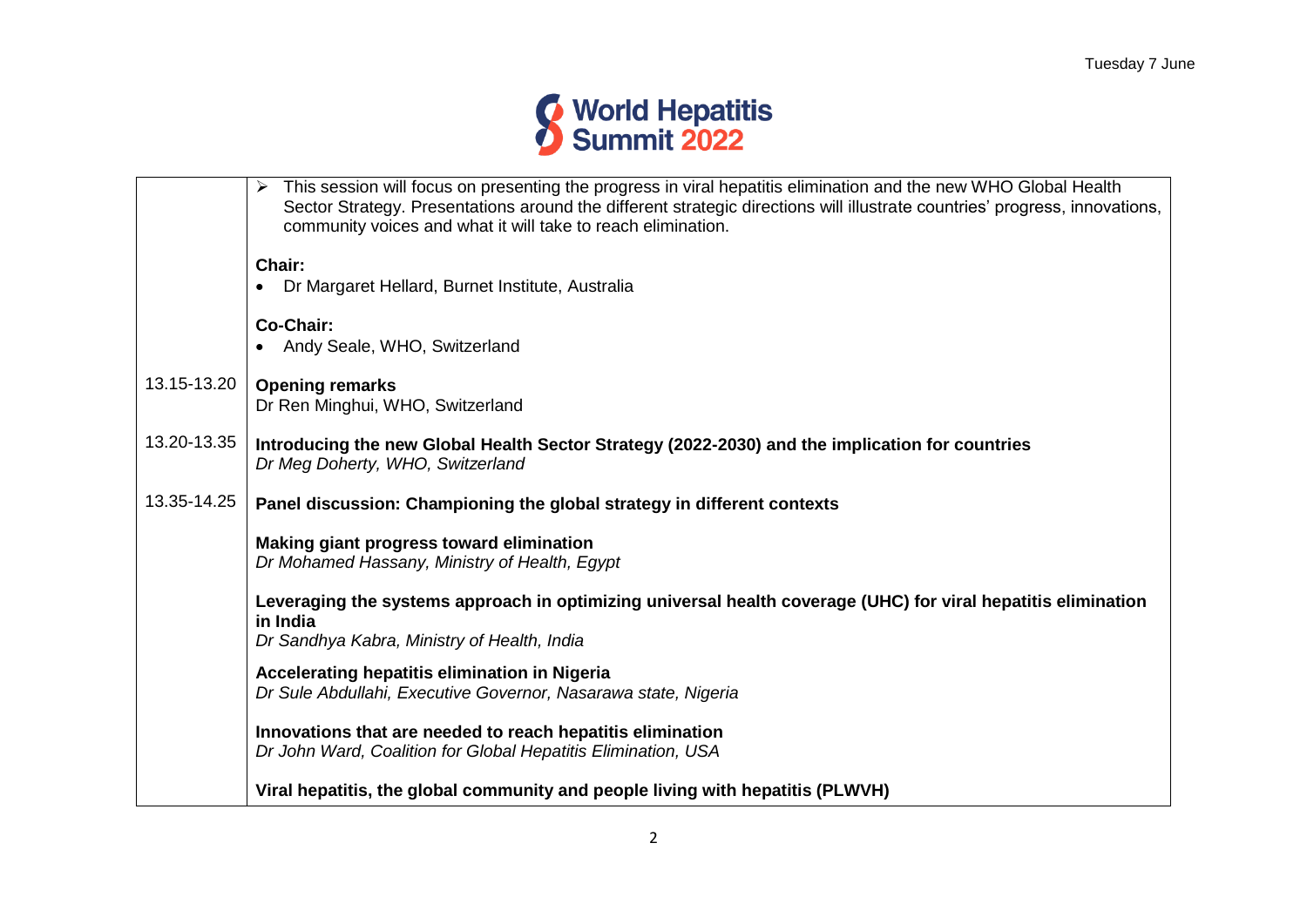

|             | Rachel Halford, Hepatitis C Trust, UK                                                                                                            |
|-------------|--------------------------------------------------------------------------------------------------------------------------------------------------|
|             | Q&A                                                                                                                                              |
| 14.25-14.35 | <b>Chairs:</b><br>Dr Funmi Lesi, WHO, Switzerland<br>Niklas Luhmann, WHO, Switzerland                                                            |
|             | Viral Hepatitis elimination: Report of piloting validation criteria in 7 countries<br>Dr Funmi Lesi, WHO, Switzerland                            |
| 14.35-15.05 | Roundtable discussion: Measuring progress towards 2030 validation<br><b>Implications from WHO Piloting countries</b>                             |
|             | <b>Representatives from:</b>                                                                                                                     |
|             | Egypt / Thailand / Brazil / Rwanda / Georgia / England / Mongolia                                                                                |
|             | <b>Preview of Upcoming HCV guidance</b><br>Dr Philippa Easterbrook, WHO, Switzerland                                                             |
| 15.05-15.15 | <b>Closing remarks</b><br>Dr Ren Minghui, WHO, Switzerland                                                                                       |
|             | Lightning talks: Oral abstracts of distinction-Advocacy, awareness and education efforts*                                                        |
|             | <b>Chair:</b> Helen Tyrrell, World Hepatitis Alliance, skills-based board member, Australia (TBC)                                                |
| 15.30-15.35 | Welcome                                                                                                                                          |
| 15.35-15.40 | A global open call for enhancing viral hepatitis public engagement and advocacy<br>Dr Tiange Philip Zhang, Loyola University Medical Center, USA |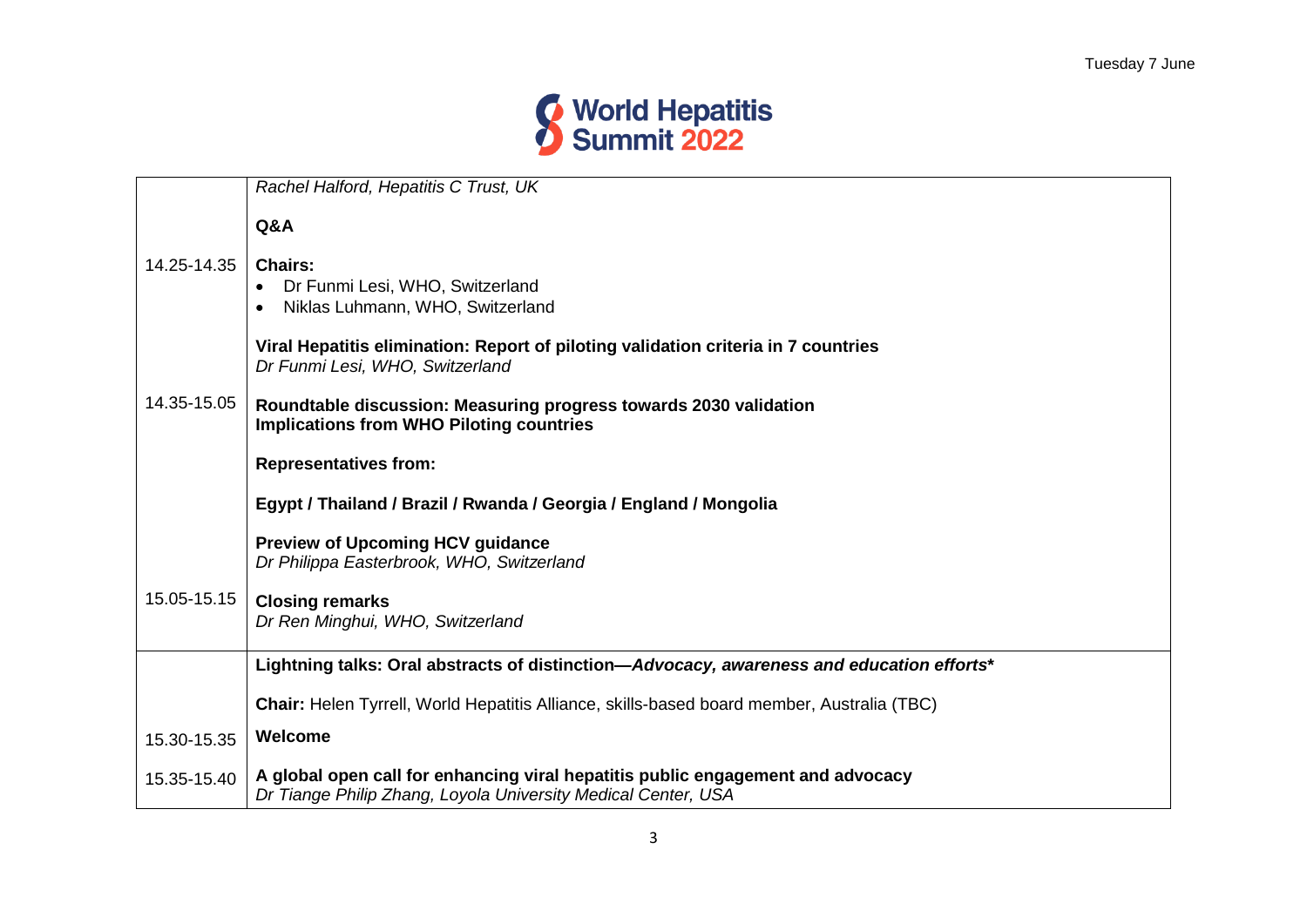

| 15.40-15.45 | Have a heart, save my liver! Which countries restrict treatment?<br>Joelle Dountio Ofimboudem, TAG, USA                                                                                                                                                                                                                                                                                                                                                                                                                                                   |
|-------------|-----------------------------------------------------------------------------------------------------------------------------------------------------------------------------------------------------------------------------------------------------------------------------------------------------------------------------------------------------------------------------------------------------------------------------------------------------------------------------------------------------------------------------------------------------------|
| 15.45-15.50 | Activities to raise awareness of hepatitis patients in terms of labor law and health law<br>Dr Hilal-Unalmis Duda, Turkish Liver Foundation, Turkey                                                                                                                                                                                                                                                                                                                                                                                                       |
| 15.50-15.55 | Advocacy is a powerful tool to ensure hepatitis C healthcare for people who use drugs: The Moroccan<br>experience                                                                                                                                                                                                                                                                                                                                                                                                                                         |
|             | Dr Taha Brahni, Association De Lutte Contre Le Sida (ALCS), Morocco                                                                                                                                                                                                                                                                                                                                                                                                                                                                                       |
| 15.55-16.00 | Nurses as viral hepatitis advocates: Empowerment through education<br>Dr Aayushi Rastogi, India                                                                                                                                                                                                                                                                                                                                                                                                                                                           |
| 16.00-16.30 | <b>Discussion and Q&amp;A</b>                                                                                                                                                                                                                                                                                                                                                                                                                                                                                                                             |
|             | Hepatitis-free generation: Preventing mother-to-child transmission (PMTCT) *<br>This session will focus on describing the global burden of mother-to-child transmission (MTCT) of hepatitis B and<br>gaps in antenatal screening, treatment and infant vaccination<br>> Global birth dose coverage and implementation challenges to birth dose will be addressed in different settings<br>The experience of mothers living with viral hepatitis and the challenges they face in accessing services for<br>themselves and their infants will be recognised |
|             | <b>Chairs:</b><br>Lien Tran, The Peter Doherty Institute for Infection and Immunity; World Hepatitis Alliance, WPRO Board Member<br>Dr Morkor Newman, WHO, Switzerland                                                                                                                                                                                                                                                                                                                                                                                    |
| 16.30-16.37 | Welcome and introduction to GVAC                                                                                                                                                                                                                                                                                                                                                                                                                                                                                                                          |
| 16.37-16.44 | The urgency and necessity of PMTCT in achieving hepatitis elimination<br>Dr Funmi Lesi, WHO, Switzerland                                                                                                                                                                                                                                                                                                                                                                                                                                                  |
| 16.44-16.51 | Médecins Sans Frontières' PMTCT work In Mozambique                                                                                                                                                                                                                                                                                                                                                                                                                                                                                                        |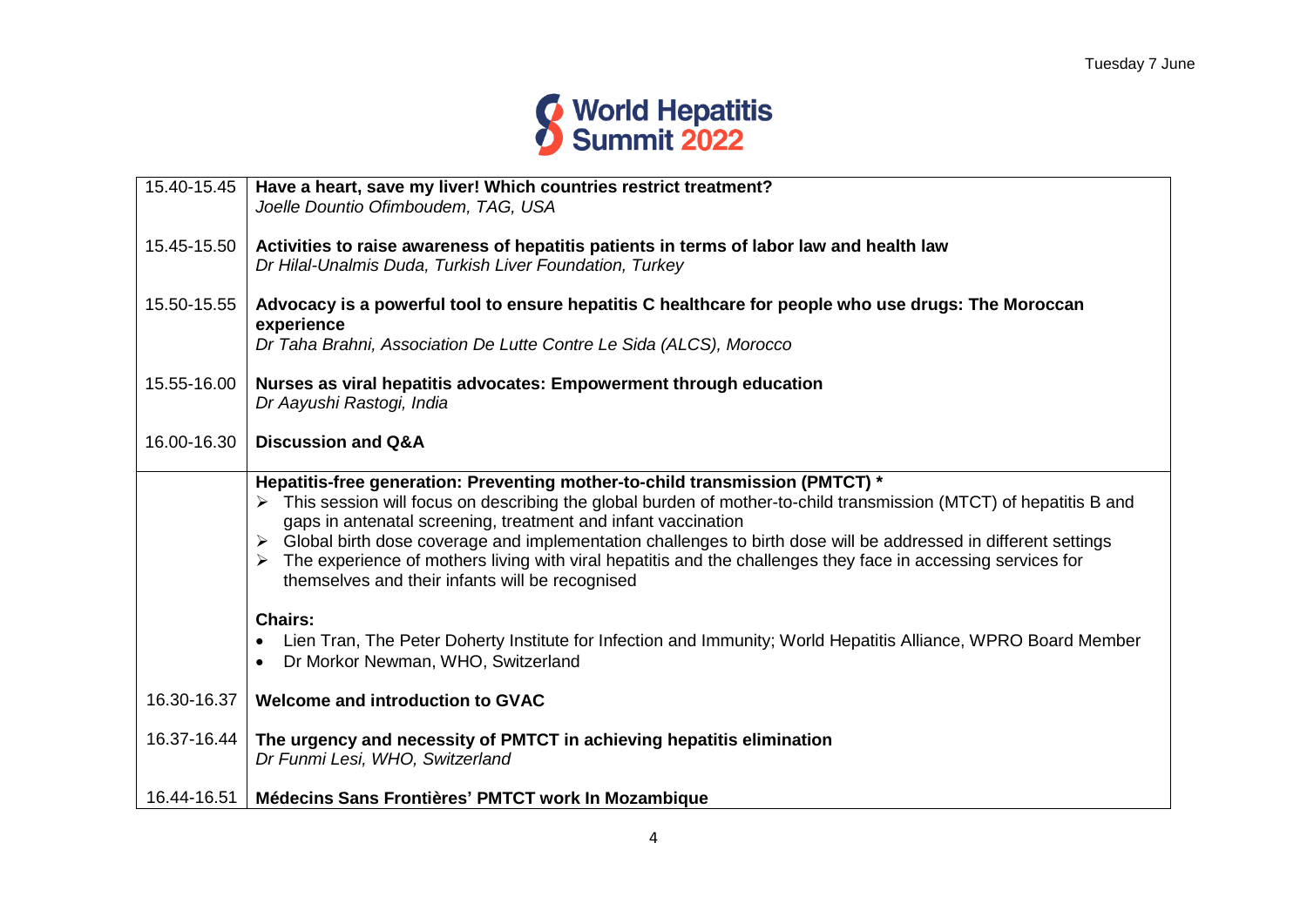

|             | Kwalila Roberto Tibana, Médecins Sans Frontières                                                                                                                                                                                                                                                                                                                                |
|-------------|---------------------------------------------------------------------------------------------------------------------------------------------------------------------------------------------------------------------------------------------------------------------------------------------------------------------------------------------------------------------------------|
| 16.51-16.58 | CDA analysis of birth dose coverage in Gavi vs non Gavi countries<br>Devin Razavi-Shearer, Center for Disease Analysis Foundation, USA                                                                                                                                                                                                                                          |
| 16.58-17.03 | Birth dose vaccine coverage and barriers to timely uptake in Nasarawa And Kano States, Nigeria<br>Chukwuemeka Agwuocha, CHAI, Nigeria                                                                                                                                                                                                                                           |
| 17.03-17.08 | How mothers with chronic hepatitis B understand and experience PMTCT interventions in Victoria, Australia<br>Nafisa Yussf, The Doherty Institute, Australia                                                                                                                                                                                                                     |
| 17.08-17.13 | Familial clustering of hepatitis C in the Pakistani population<br>Professor Yasir Waheed, Foundation University Islamabad, Pakistan                                                                                                                                                                                                                                             |
| 17.13-17.18 | PMTCT and hepatitis B vaccination of children in Bangladesh (including Rohingya refugees)<br>Professor Mohammad Ali, National Liver Foundation of Bangladesh, Bangladesh                                                                                                                                                                                                        |
| 17.18-17.30 | Q&A and closing remarks                                                                                                                                                                                                                                                                                                                                                         |
|             | From policy to people: Bringing services closer to communities<br>> This session will focus on examining collaborations across sectors which effectively translate policies to programs<br>for communities<br>> Various multi-stakeholder initiatives that are improving access to services such as testing and care for people living<br>with viral hepatitis will be explored |
|             | <b>Co-Chairs:</b><br>Rachel Halford, Hepatitis C Trust; World Hepatitis Alliance, EURO board member, UK<br>$\bullet$<br>Marie-Emmanuelle L. Zouré, Ministry of Health, Burkina Fasso                                                                                                                                                                                            |
| 16.30-16.40 | Welcome and opening remarks                                                                                                                                                                                                                                                                                                                                                     |
| 16.40-16.45 | Community values and preferences for hepatitis C testing and treatment                                                                                                                                                                                                                                                                                                          |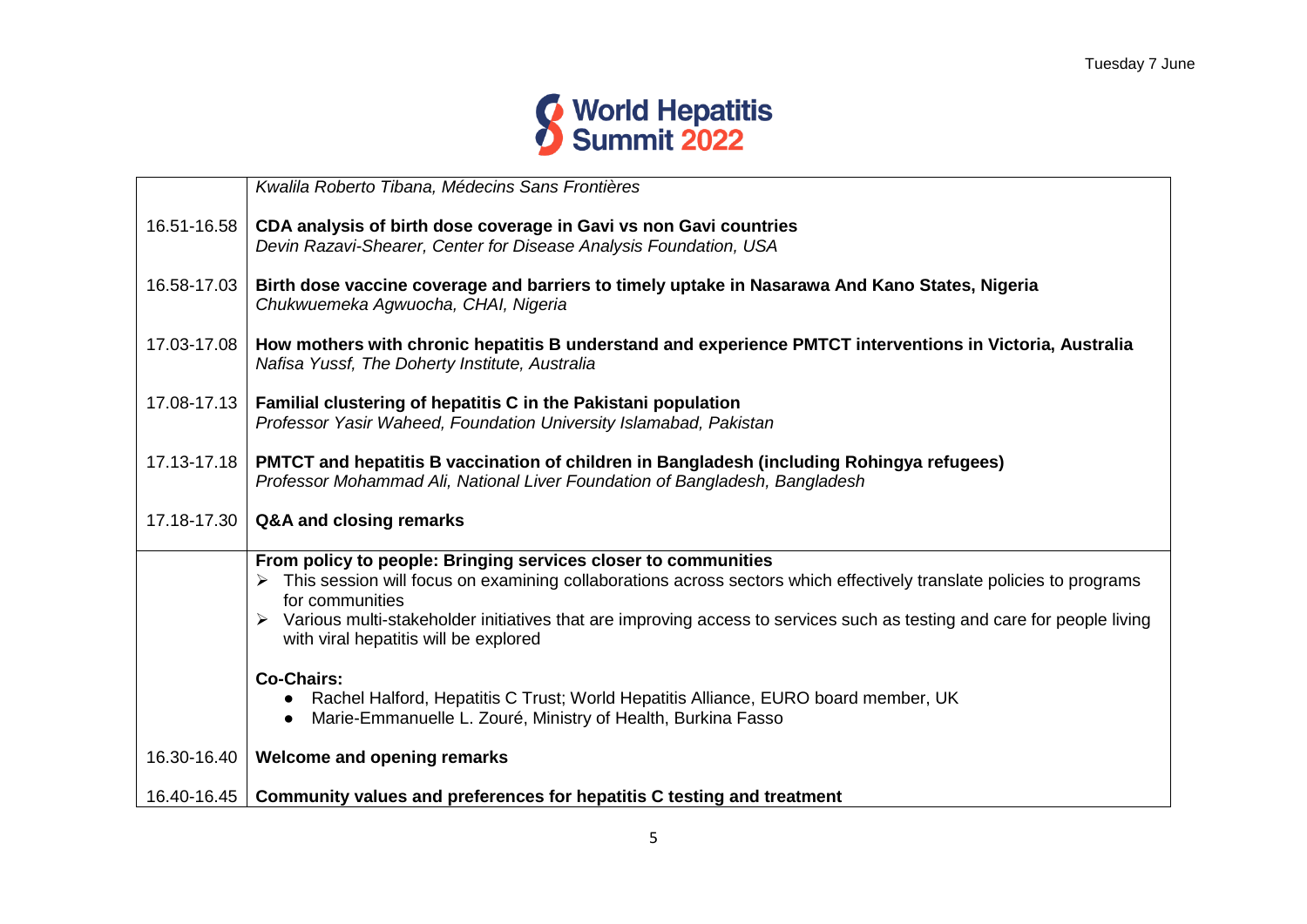

|             | Rosemary Delabre, Coalition Plus, France                                                                                                                                                                                                                                                                                                       |
|-------------|------------------------------------------------------------------------------------------------------------------------------------------------------------------------------------------------------------------------------------------------------------------------------------------------------------------------------------------------|
| 16.45-16.52 | Cross-sector partnerships to eliminate hepatitis B inequities in the USA<br>Catherine Freeland, Hepatitis B Foundation, USA                                                                                                                                                                                                                    |
| 16.52-16.59 | A community-led hepatitis B and C care model, including same-day hepatitis C "test and treat"<br>Nalinkanta Rajkumar, Community Network for Empowerment, India                                                                                                                                                                                 |
| 16.59-17.06 | Nurse-led hepatitis C testing and treatment in a rural setting in Battambang province, Cambodia<br>Dr Daniel O'Keefe and Suna Balkan                                                                                                                                                                                                           |
| 17.06-17.13 | Hepatitis C micro-elimination among underserved communities of Islamabad, federal capital of Pakistan<br>Dr Huma Qureshi, Integral Global, Pakistan                                                                                                                                                                                            |
| 17.13-17.20 | Community leadership mobilising Australia to achieve its national hepatitis C treatment target<br>Amanda Bode and Carrie Fowlie, Hepatitis Australia, Australia                                                                                                                                                                                |
| 17.20-17.30 | Q&A and closing remarks                                                                                                                                                                                                                                                                                                                        |
|             | Leave no one behind<br>This session will focus on exploring the issues which lead to health inequality in term of viral hepatitis<br>➤<br>Best practice on how to meet the needs of highly affected groups that are underserved by health systems will be<br>discussed<br>Community perspectives regarding viral hepatitis will be shared<br>➤ |
|             | <b>Co-Chairs</b>                                                                                                                                                                                                                                                                                                                               |
|             | Niklas Luhmann, WHO, Switzerland<br>$\bullet$<br>Javier Hourcade Bellocq, Communities Delegation to the Global Fund, Argentina<br>$\bullet$                                                                                                                                                                                                    |
| 16.30-16.40 | <b>Welcome and opening remarks</b>                                                                                                                                                                                                                                                                                                             |
| 16.40-16.47 | How Colombia is working to develop a hepatitis response including the most vulnerable populations                                                                                                                                                                                                                                              |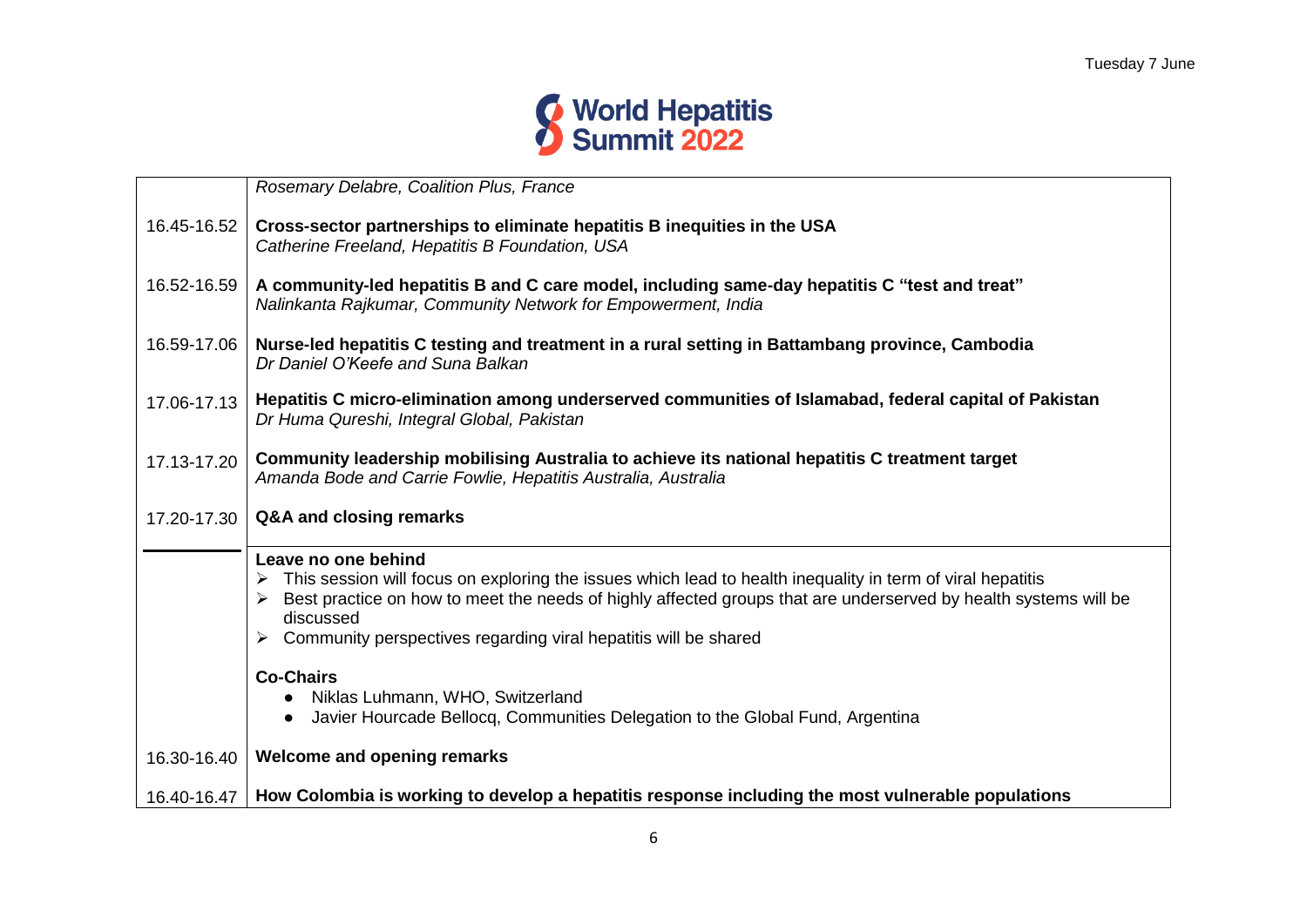

|             | Dr Cielo Yaneth Ríos Hincapié, Ministry of Health, Columbia                                                                                                            |
|-------------|------------------------------------------------------------------------------------------------------------------------------------------------------------------------|
| 16.47-16.54 | Seroprevalence of hepatitis B in pregnant Syrian refugees<br>Dr Sukran Kose, Izmir University of Health Sciences, Tepecik Training and Research Hospital, Turkey (TBC) |
| 16.54-17.01 | Hepatitis A, B and C seroprevalence in the vulnerable Quilombola population from northeast Brazil<br>Livia Melo Villar, Fiocruz, Brazil                                |
| 17.01-17.08 | Epidemiological trends of hepatitis B and C in Lahore Pakistani for MSM population<br>Syed Raza Haider Tirmizi, Dostana Male Health Society, Pakistan                  |
| 17.08-17.15 | Pilot project - HDV: An awareness campaign with the Mongolian community in Germany<br>Achim Kautz, Kautz5 Gug, Germany                                                 |
| 17.15-17.30 | Q&A and closing remarks                                                                                                                                                |
|             | Symposium                                                                                                                                                              |
|             | The impact of stigma and discrimination affecting people living with hepatitis B                                                                                       |
|             | Brought to you by: Janssen                                                                                                                                             |
| 17.30-18.30 | Moderator:<br>James Merson, Global Therapeutic Area Head, Infectious Diseases, Janssen                                                                                 |
|             | <b>Panelists:</b>                                                                                                                                                      |
|             | Lien Tran, The Peter Doherty Institute for Infection and Immunity; World Hepatitis Alliance, WPRO Board<br>Member                                                      |
|             | Dr Robert Gish, M.D., Clinical Professor, University of California, Skaggs School of Pharmacy and<br><b>Pharmaceutical Sciences, USA</b>                               |
|             | Professor Jeff Lazarus, Barcelona Institute for Global Health (ISGLOBAL), Spain                                                                                        |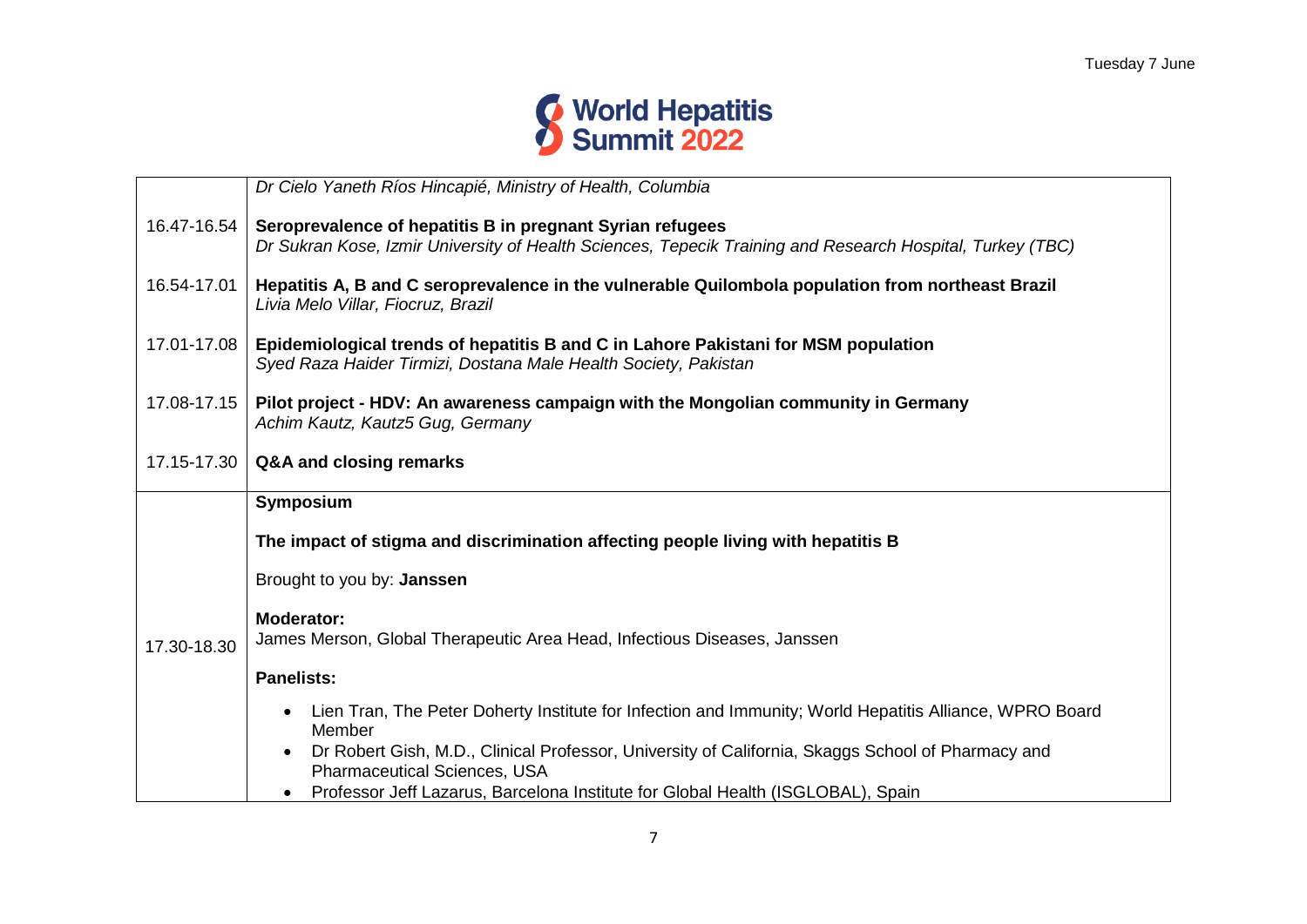

|                 | Jason Crum, patient advocate                    |
|-----------------|-------------------------------------------------|
| $18.30 - 19.30$ | World Hepatitis Alliance 15th Anniversary Party |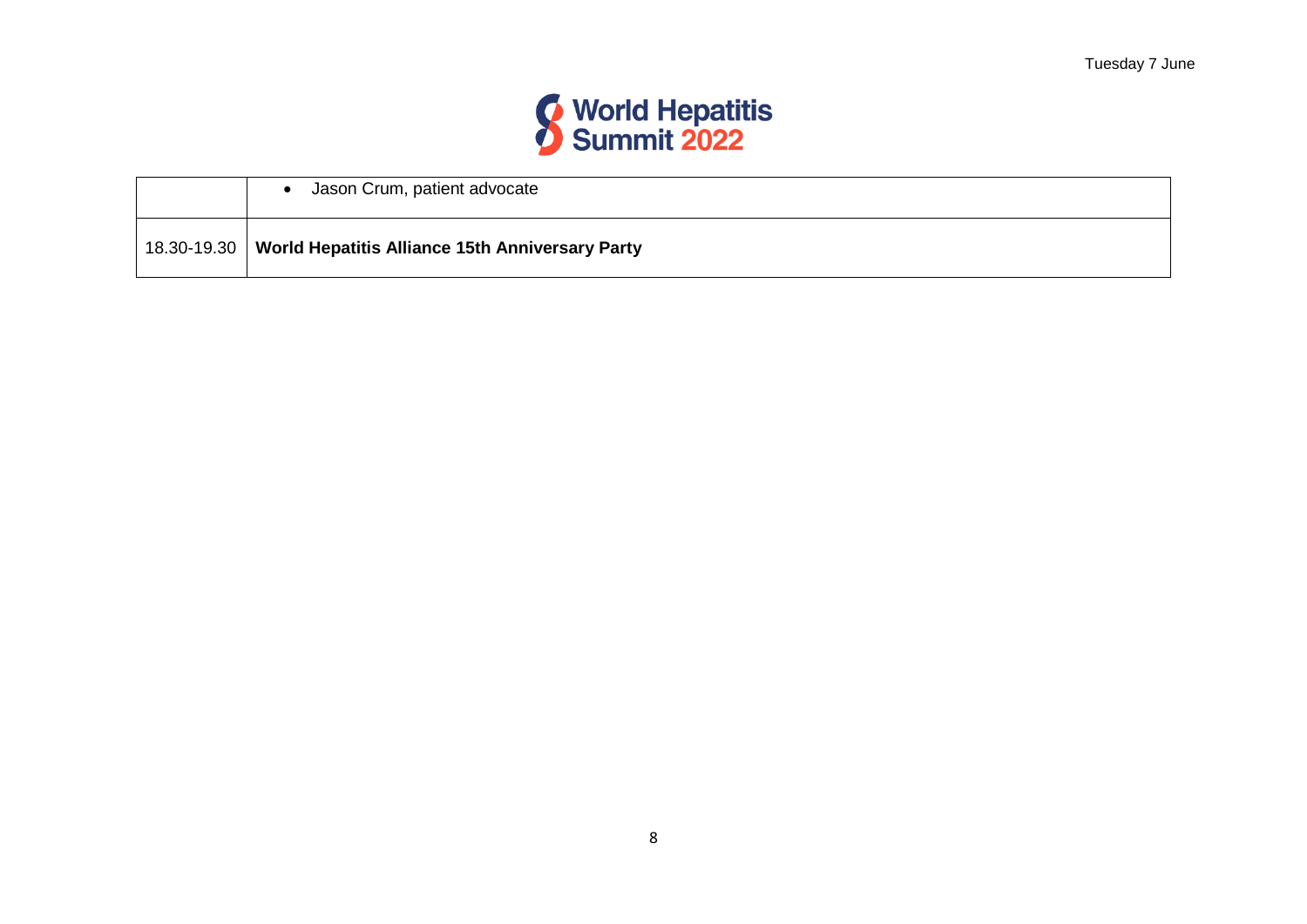

## **WEDNESDAY 8 JUNE, 2022**

| <b>Time</b>            | <b>Outline</b>                                                                                                                                                                                                                                                                                                                                          |
|------------------------|---------------------------------------------------------------------------------------------------------------------------------------------------------------------------------------------------------------------------------------------------------------------------------------------------------------------------------------------------------|
|                        | A whole system approach to hepatitis elimination*<br>This session will focus on accelerating progress through collaboration, integration and cooperation with related<br>conditions and across health systems in the pursuit of health for all<br><b>Chair</b>                                                                                          |
|                        | Cary James, World Hepatitis Alliance, UK                                                                                                                                                                                                                                                                                                                |
| 13.00-14.30 Panelists: | $\triangleright$ Dr Juan Castelli, Ministry of Health, Argentina<br>Luís Mendão, GAT, Portugal<br>Dr Cary Adams, UICC, Switzerland<br>Dorothy Mbori-Ngacha, UNICEF, USA<br>Oanh Khuat, Center for Supporting Community Development Initiatives, Vietnam<br>Javier Hourcade Bellocq, Communities Delegation to the Global Fund, Argentina                |
|                        | 14.30-15.30   Hepatitis and liver cancer: Gaps and opportunities<br>$\triangleright$ Leveraging links with liver cancer, including cancer prevention efforts, to help drive hepatitis elimination<br>Addressing gaps in global liver cancer surveillance in people living with viral hepatitis and the role of innovative<br>diagnostics and treatments |
|                        | <b>Chairs:</b><br>Maria Buti, EASL, Spain<br>Gamal Shiha, Egyptian Liver Research Institute and Hospital (ELRIAH); World Hepatitis Alliance, EMRO Board<br>Member                                                                                                                                                                                       |
| 14.30-14.35            | <b>Welcome and opening remarks</b>                                                                                                                                                                                                                                                                                                                      |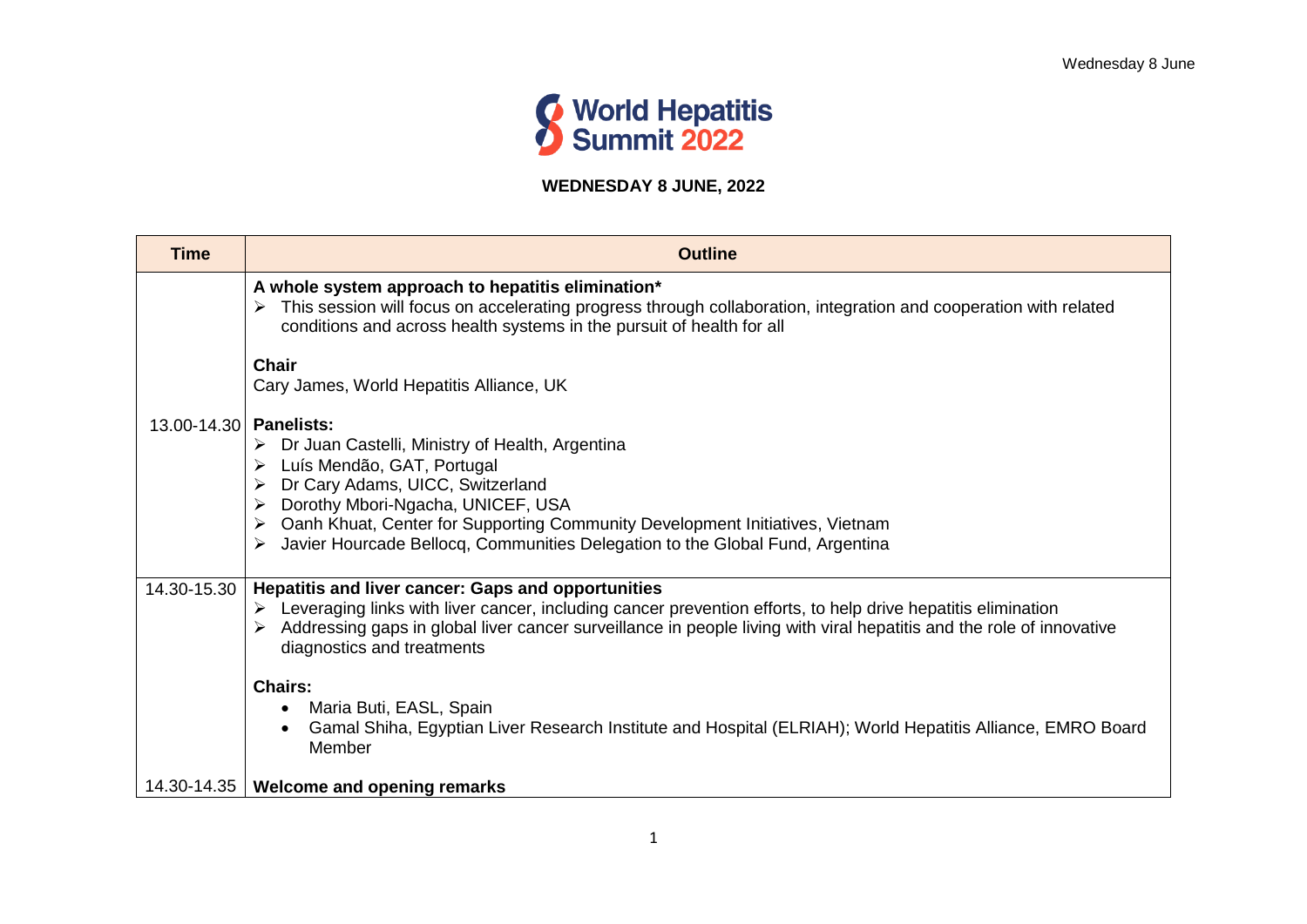

| 14.35-14.42 | <b>Personal story</b><br>Ibrahima Gueye, Safara Hepatites, Senegal                                                                                                                                                                                                                                                                                                                                                                                                                                                                                                                                       |
|-------------|----------------------------------------------------------------------------------------------------------------------------------------------------------------------------------------------------------------------------------------------------------------------------------------------------------------------------------------------------------------------------------------------------------------------------------------------------------------------------------------------------------------------------------------------------------------------------------------------------------|
| 14.42-14.49 | Hepatitis and liver cancer control: The urgency of implementing what we know<br>Prof Lewis Roberts, Mayo Clinic, USA                                                                                                                                                                                                                                                                                                                                                                                                                                                                                     |
| 14.49-14.56 | Viral hepatitis and liver cancer awareness month<br>Luciana Holtz, Oncoguia Cancer organisation in Brazil                                                                                                                                                                                                                                                                                                                                                                                                                                                                                                |
| 14.56-15.03 | Liver cancer, viral hepatitis and other major risk factors: A review of the Western Pacific region<br>Dr Eleonora Feletto, The University of Sydney And Cancer Council NSW, Australia                                                                                                                                                                                                                                                                                                                                                                                                                    |
| 15.03-15.10 | How a white paper on liver cancer can contribute to hepatitis elimination<br>Marko Korenjak, ELPA, Slovenia                                                                                                                                                                                                                                                                                                                                                                                                                                                                                              |
| 15.10-15.17 | Changing viral etiology of hepatocellular carcinoma in Taiwan, China ****<br>Wan-Long Chuang                                                                                                                                                                                                                                                                                                                                                                                                                                                                                                             |
| 15.17-15.30 | Q&A and closing remarks                                                                                                                                                                                                                                                                                                                                                                                                                                                                                                                                                                                  |
|             | Fighting stigma and discrimination to achieve social and legal justice<br>This session will focus on how the impact of stigma and discrimination on people living with hepatitis (PLVH) around<br>the world, while often overlooked, is a significant barrier to PLVH accessing care.<br>The serious implications for many dimensions of patients' lives, including their mental health, will be discussed.<br>How do we capture the experiences of PLVH with regard to stigma and discrimination?<br>➤<br>How do we combat stigma and discrimination in order to achieve social and legal justice?<br>➤ |
|             | <b>Co-Chairs:</b><br>Professor Carla Treloar, University of New South Wales, Australia<br>$\bullet$<br>Chris Munoz, Yellow Warriors Society, Philippines                                                                                                                                                                                                                                                                                                                                                                                                                                                 |
| 14.30-14.35 | <b>Welcome and opening remarks</b>                                                                                                                                                                                                                                                                                                                                                                                                                                                                                                                                                                       |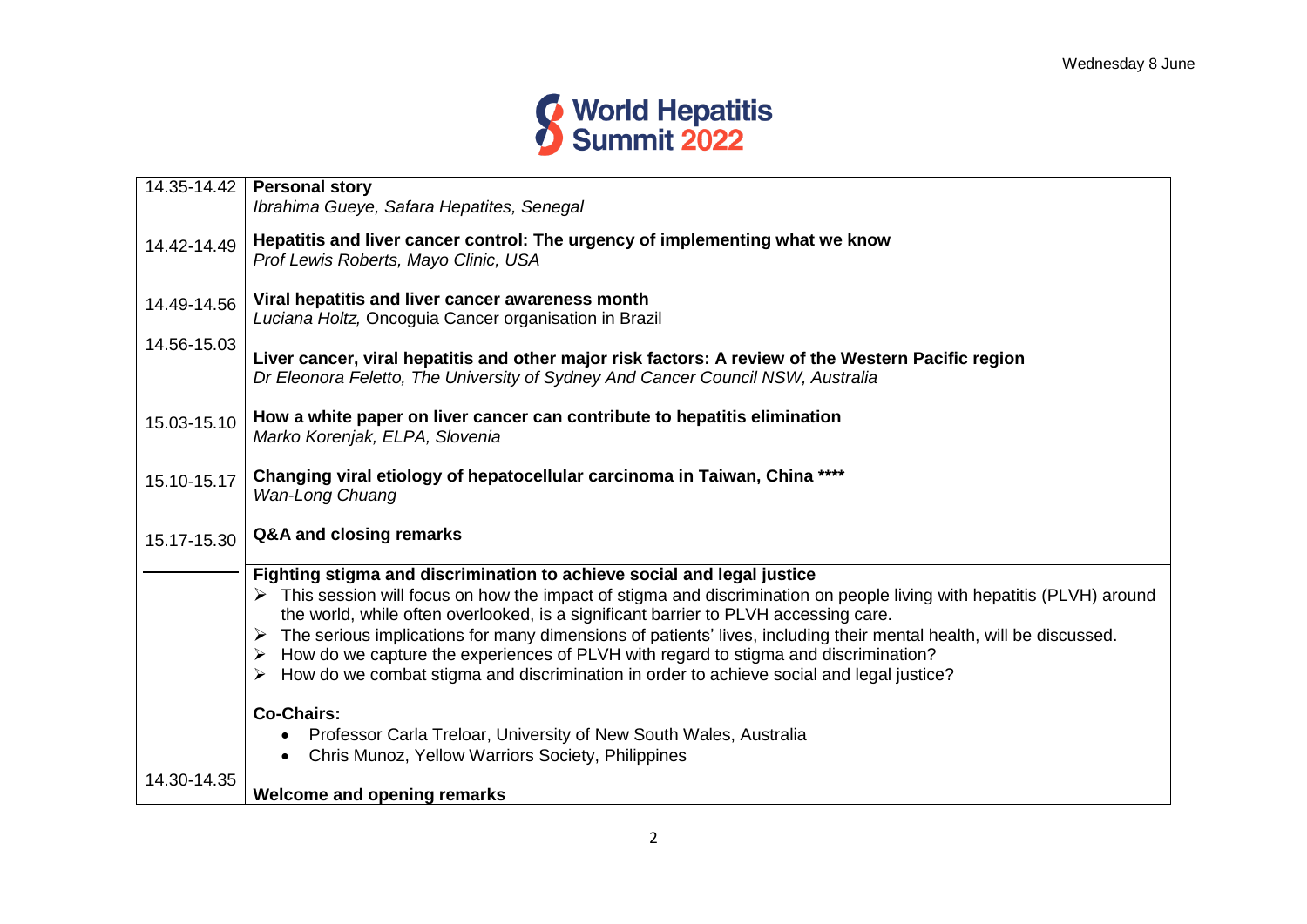

| 14.35-14.42     | World Hepatitis Alliance hepatitis B stigma report and hepatitis C stigma survey findings<br>Jessica Hicks, World Hepatitis Alliance, UK                                          |
|-----------------|-----------------------------------------------------------------------------------------------------------------------------------------------------------------------------------|
|                 | 14.42-14.49   HIV stigma index<br><b>Caroline Thomas</b>                                                                                                                          |
| 14.49-14.56     | The global impact of discrimination on people with hepatitis B<br>Catherine Freeland, Hep B Foundation, USA                                                                       |
|                 | 14.56-15.03   How stigma and discrimination affecting the elimination of HBV? Findings in 5 Asian countries<br>Dee Lee, Inno Community Development Organisation, China            |
| $15.03 - 15.10$ | Stigma associated diagnosis of hepatitis B and depression among patients with chronic hepatitis B<br>Professor Hee-Soon Juon, Thomas Jefferson University, USA                    |
|                 | 15.10-15.17   A mixed method study to assess the social challenges experienced by hepatitis B patients (India)<br>Meenakshi Tomar, Institute of Liver and Biliary Sciences, India |
|                 | 15.17-15.30   Q&A and closing remarks                                                                                                                                             |
|                 | Hepatitis integration within health systems: Opportunities offered by universal health coverage, primary health<br>care and HIV services*                                         |
|                 | <b>Co-Chairs:</b><br>Po-Lin Chan, WHO, India<br>$\bullet$<br>Dr Patricia Vélez Möller, Guatemalan Association of the Liver; World Hepatitis Alliance, PAHO Board Member           |
| 14.30-14.37     | Welcome and opening remarks                                                                                                                                                       |
|                 | 14.37-14.44   The Civil Society Engagement Mechanism (CSEM) Universal Health Coverage (UHC) 2030: Introduction to UHC<br>Eliana Monteforte, Global Health Council                 |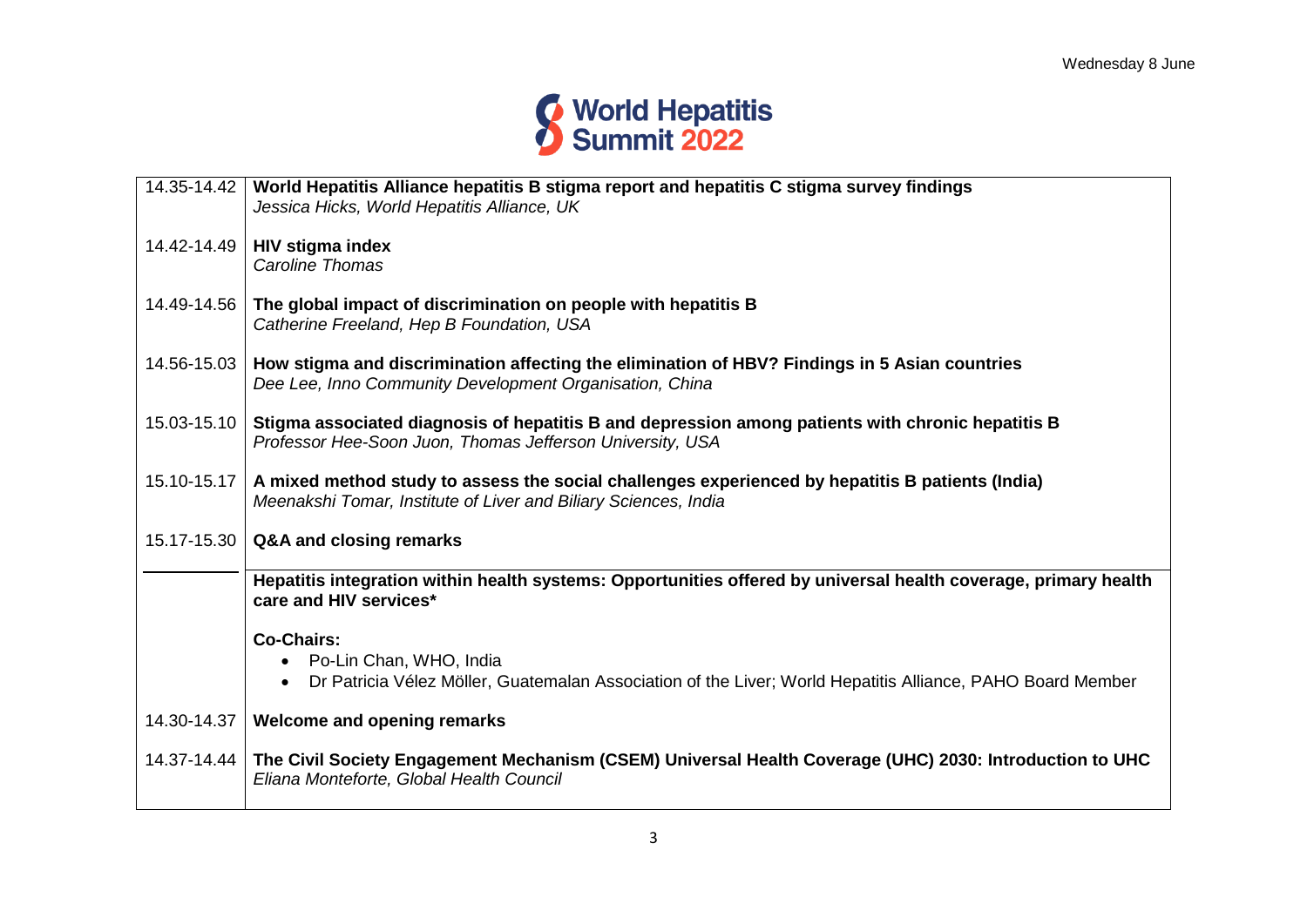

| 14.44-14.51 | Community-based and HIV integrated screening for hepatitis B and C among key populations in Vietnam<br>Dr Vu Ngoc Bao, Path, Vietnam                                                                     |
|-------------|----------------------------------------------------------------------------------------------------------------------------------------------------------------------------------------------------------|
|             | 14.51-14.58   Achieving global hepatitis elimination: A case study of Elohim Foundation/ FHI360 Epic Project in Nigeria<br>Dr Julius Uchechukwu Ibecheole, Elohim Foundation, Nigeria                    |
| 14.58-15.05 | The failure of the Colombian insurance-based health system for hepatitis C elimination in Colombia<br>Dr Francisco Augusto Rossi, IFARMA Foundation, Colombia                                            |
| 15.05-15.30 | Q&A and closing remarks                                                                                                                                                                                  |
|             | Lightning talks: Oral abstracts of distinction-Prevention and vaccination*                                                                                                                               |
|             | <b>Chair:</b> Dr Ahmed Elsharkawy, University of Birmingham, UK                                                                                                                                          |
| 15.30-15.35 | Customized active engagement can increase hepatitis B vaccine adherence in remote tribal communities<br>Dr Partha Sarathi Mukherjee, Liver Foundation, West Bengal, India                                |
| 15.35-15.40 | Advancing health equity in the US by increasing adult hepatitis B vaccination<br>Michaela Jackson, Hepatitis B Foundation, USA                                                                           |
| 15.40-15.45 | A systematic review of effectiveness, immunogenicity and the impact of paediatric hepatitis A vaccines<br>Dr Nick Walsh, Monash University, Australia                                                    |
| 15.45-16.00 | Q&A and closing remarks                                                                                                                                                                                  |
| 16.00-17.00 | Hepatitis and the sustainable development goals (SDGs) *<br>Beyond SDG 3.3, working together with the wider SDG movement to accelerate hepatitis elimination and improve<br>the lives of our communities |
|             | Chair:                                                                                                                                                                                                   |
|             | Cary James, World Hepatitis Alliance, UK                                                                                                                                                                 |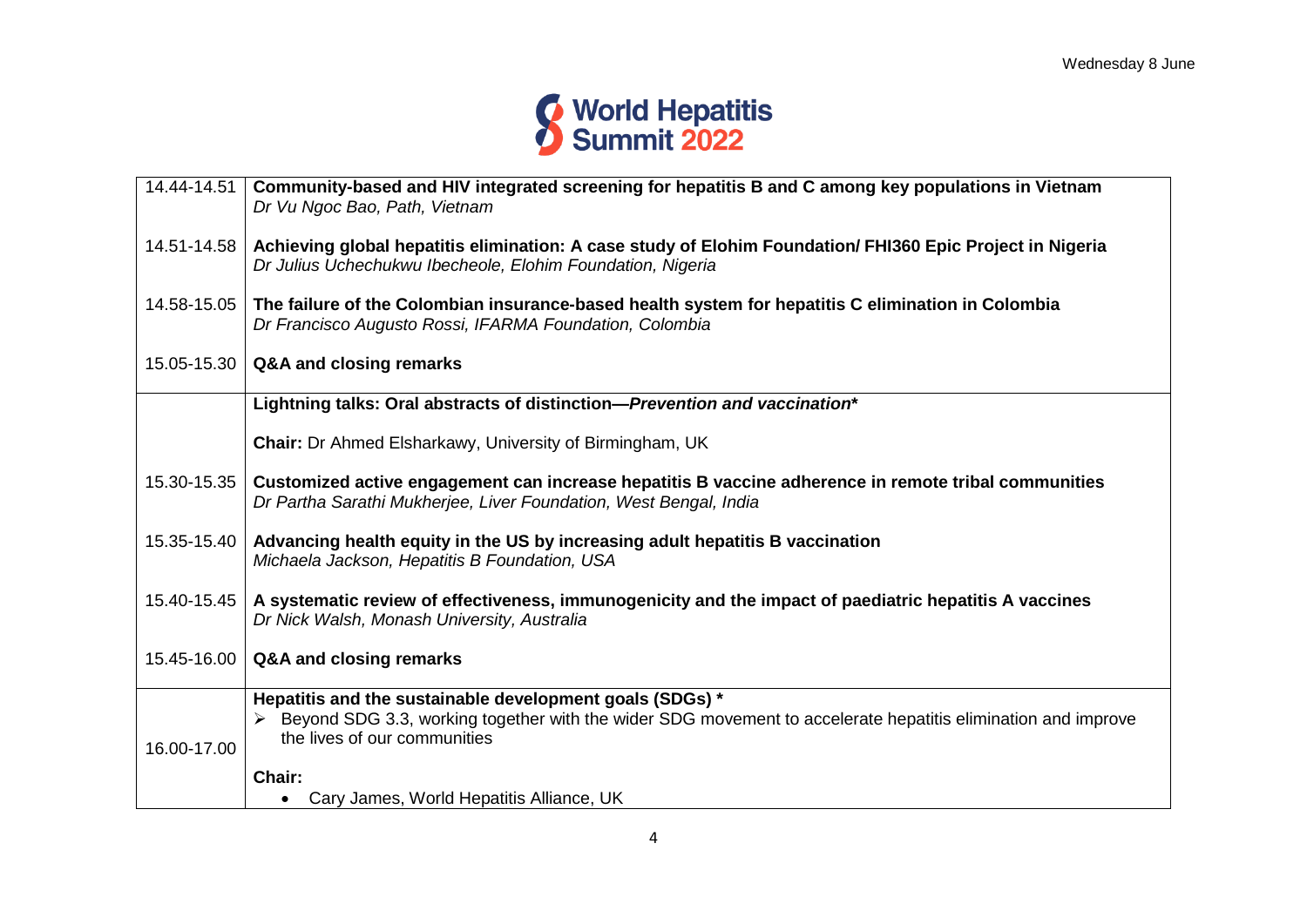

|             | <b>Panelists:</b><br>Julia Tainijoki Seyer, World Medical Association<br>$\bullet$<br>Dr Justin Koonin, UHC2030, Australia<br>$\bullet$<br>Dr José M. Zuniga, IAPAC and Fast-Track Cities Institute, USA<br>$\bullet$<br>Doug Webb, UNDP, USA<br>$\bullet$<br>Professor Mohammad Ali, National Liver Foundation of Bangladesh, Bangladesh<br>$\bullet$<br>Dr Ricardo Baptista Leite, UNITE - Global Parliamentarians Network, Portugal                                                                                                                                                                                                                                                                                                                                                                                                                                                   |
|-------------|------------------------------------------------------------------------------------------------------------------------------------------------------------------------------------------------------------------------------------------------------------------------------------------------------------------------------------------------------------------------------------------------------------------------------------------------------------------------------------------------------------------------------------------------------------------------------------------------------------------------------------------------------------------------------------------------------------------------------------------------------------------------------------------------------------------------------------------------------------------------------------------|
|             | Bridging gaps in hepatitis B care and treatment: Bringing science and affected communities together*<br>> This session will look at recognising gaps in hepatitis B care and treatment between lower, middle- and high-income<br>countries.<br>We will hear patient experiences in accessing hepatitis B care and treatment around the world.<br>We will explore how affected communities can intersect with science to improve care with a lookback on the HIV<br>experience.<br>> We will discuss opportunities for guideline adaptability in various settings, patient preferences and values, and the<br>role of simplified and decentralized care to bridge current gaps.<br><b>Chairs:</b><br>Dr Su Wang, chairperson, World Hepatitis Summit 2022 Programme Committee; past president, World Hepatitis<br>Alliance, USA<br>Dr Philippa Easterbrook, WHO, Switzerland<br>$\bullet$ |
| 17.00-17.03 | Welcome and opening remarks                                                                                                                                                                                                                                                                                                                                                                                                                                                                                                                                                                                                                                                                                                                                                                                                                                                              |
| 17.03-17.10 | Low income: Gaps in hepatitis B care and treatment in Ethiopia and other countries<br>Dr Hailemichael Desalegn Mekonnen, St. Paul's Hospital Millennium Medical College, Ethiopia                                                                                                                                                                                                                                                                                                                                                                                                                                                                                                                                                                                                                                                                                                        |
| 17.10-17.17 | Middle income: Bridging gaps in hepatitis B care and treatment in China<br>Dr Fuqiang Cui, Peking University, China CDC, WHO, China                                                                                                                                                                                                                                                                                                                                                                                                                                                                                                                                                                                                                                                                                                                                                      |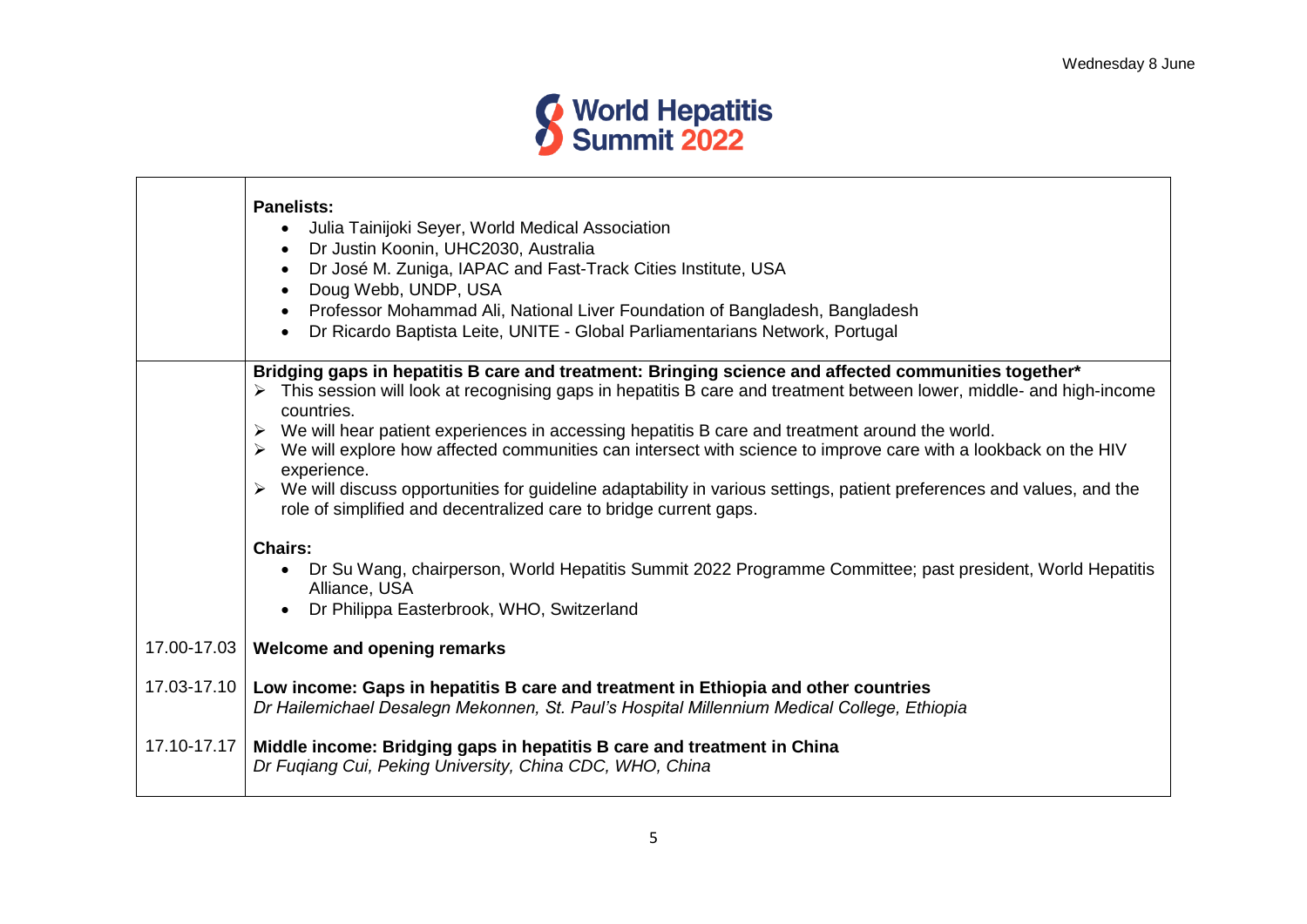

| 17.17-17.24 | High income: Hepatitis B care and treatment in the US                                                                                      |
|-------------|--------------------------------------------------------------------------------------------------------------------------------------------|
|             | Dr Norah Terrault, AASLD, University of Southern California College, USA                                                                   |
|             |                                                                                                                                            |
| 17.24-17.31 | Perspectives of people living with hepatitis B on access to care and <i>treatment</i>                                                      |
|             | Danjuma Adda, World Hepatitis Alliance, Center for Initiative and Development (CFID) and Chagro-Care Trust (CCT),                          |
|             | Nigeria                                                                                                                                    |
| 17.31-17.41 | TAG: Lookback at HIV treatment evolution and the involvement of people living with HIV                                                     |
|             | Mark Harrington, TAG, USA                                                                                                                  |
|             |                                                                                                                                            |
| 17.41-18.00 | Q&A and closing remarks                                                                                                                    |
|             | Youth can't wait                                                                                                                           |
|             | > This session will focus on understanding the experiences and needs of young people living with viral hepatitis,                          |
|             | including the medical and psychological impacts of the virus.                                                                              |
|             | We will define ways of empowering young people living with hepatitis to live full and healthy lives and to become<br>$\blacktriangleright$ |
|             | advocates for change.                                                                                                                      |
|             | We will focus on bringing the energy and activism of youth into the viral hepatitis elimination movement.<br>≻                             |
|             | <b>Chairs:</b>                                                                                                                             |
|             | Dr Tasnia Noor, Bangladesh Medical Students' Society, Bangladesh<br>$\bullet$                                                              |
|             | Matthew Bonn, Canadian Association of People Who Use Drugs, Canada                                                                         |
|             |                                                                                                                                            |
| 17.00-17.05 | Welcome and my personal story                                                                                                              |
|             | Matthew Bonn, Canadian Association of People Who Use Drugs, Canada                                                                         |
| 17.05-17.10 |                                                                                                                                            |
|             | My personal story<br>David Urick, Community Living Network, USA                                                                            |
|             |                                                                                                                                            |
| 17.10-17.17 | Perceived supportive care needs of adolescents with chronic hepatitis B in Ghana                                                           |
|             | Charles Ampong Adjei, University of Ghana, Ghana                                                                                           |
|             |                                                                                                                                            |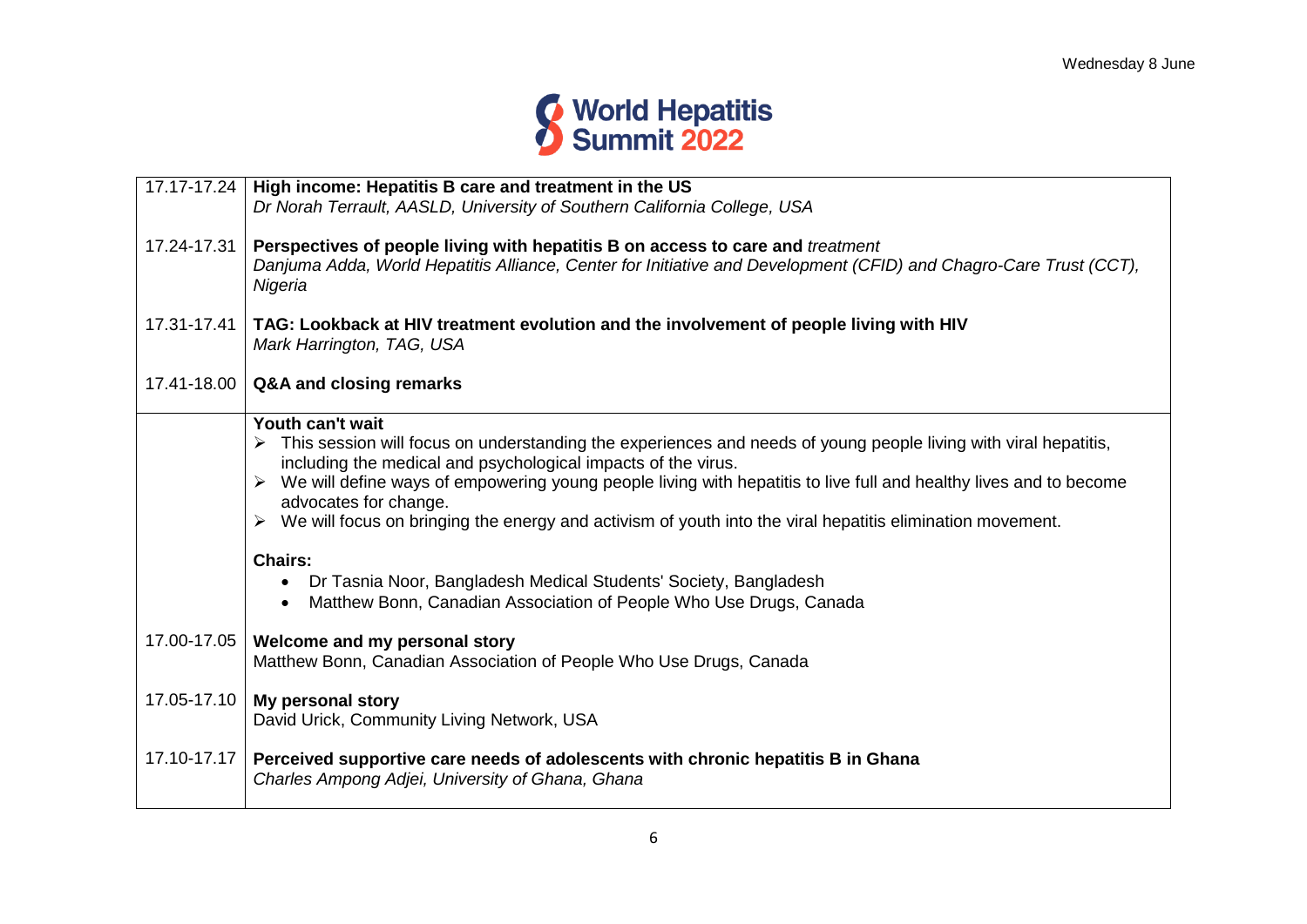

|             | 17.17-17.24 The innovative use of TikTok to increase community engagement on hepatitis awareness<br>Anika Martin, Hawaii Health and Harm Reduction Center, USA                                                                                                                                  |
|-------------|-------------------------------------------------------------------------------------------------------------------------------------------------------------------------------------------------------------------------------------------------------------------------------------------------|
| 17.24-17.31 | An initiative to incorporate children, adolescents and pregnant people in elimination efforts<br>Ronni Marks, The Hepatitis C Mentor and Support Group, USA                                                                                                                                     |
| 17.31-17.36 | The importance of a youth-centred movement response in the HIV response and lessons for hepatitis<br>Wole Ameyan, WHO, Switzerland                                                                                                                                                              |
| 17.36-17.41 | How providers and others can support a hepatitis youth movement<br>Professor Manal El Sayed, Ain Shams University, Egypt                                                                                                                                                                        |
| 17.41-18.00 | Q&A and closing remarks                                                                                                                                                                                                                                                                         |
|             | Reaching communities that need it most<br>This session will focus on. learning about the public health importance of key populations and viral hepatitis<br>elimination.<br>Best practices in delivering services to key populations will be showcased.<br>We will hear community perspectives. |
|             | <b>Co-Chairs:</b><br>Andrew Scheibe, TB HIV Care, South Africa<br>$\bullet$<br>Dr Aninda Rahman, Communicable Disease Control (CDC), Bangladesh (TBC)                                                                                                                                           |
| 17.00-17.07 | <b>Welcome and opening remarks</b>                                                                                                                                                                                                                                                              |
| 17.07-17.14 | Going beyond low-hanging fruit: Key population-specific strategies to tackle hepatitis C in Malaysia<br>Dr Muhammad Radzi Abu Hassan, Hospital Sultanah Bahiyah, Malaysia                                                                                                                       |
| 17.14-17.21 | Reach U: Peer and nursing-led point-of-care hepatitis C testing and treatment combined with outreach work<br>Cristiana Merendeiro, CRESCER - Associação De Intervenção Comunitária, Portugal                                                                                                    |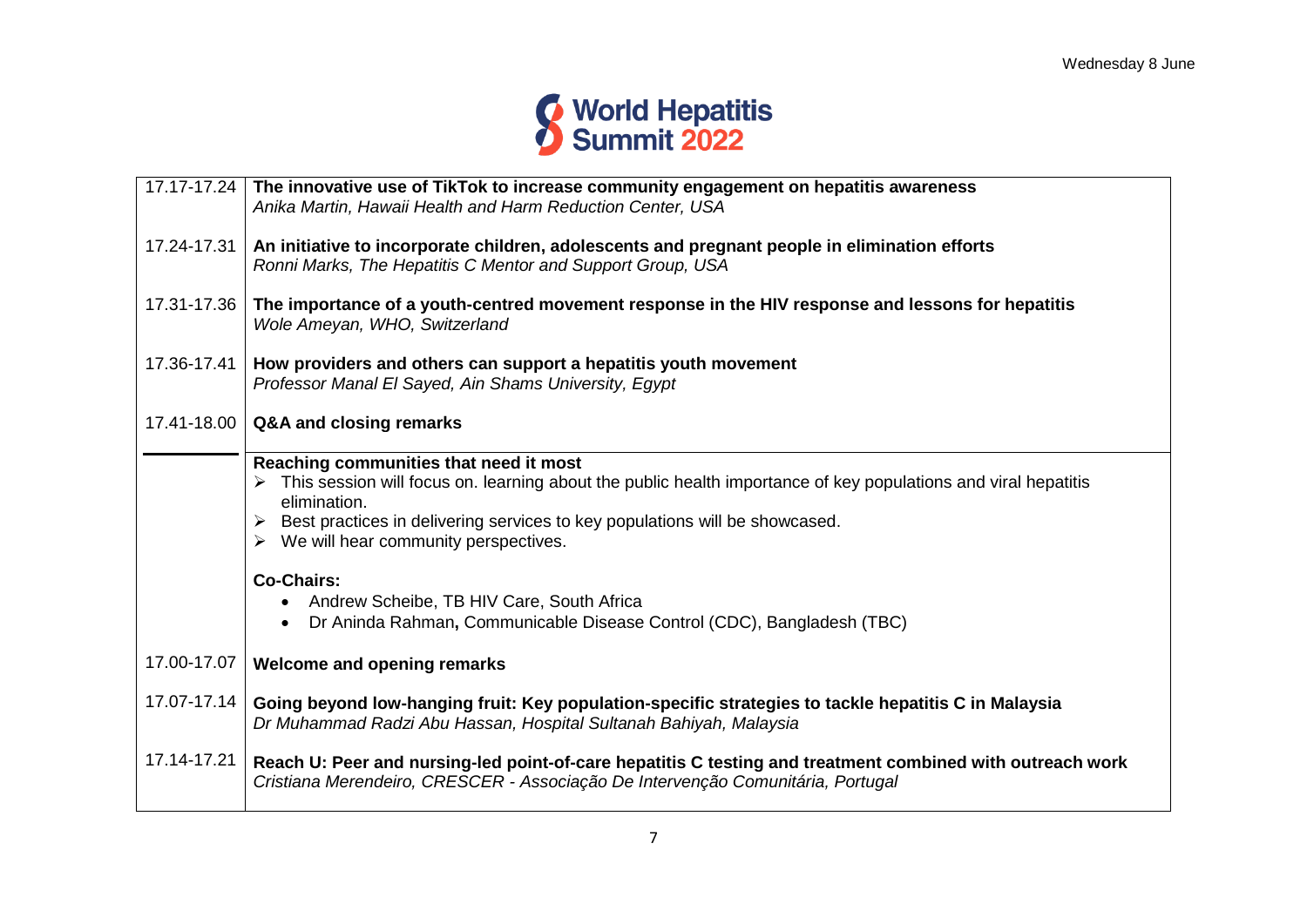

| 17.21-17.28 | Hepatitis C micro-elimination efforts in the prisons of Punjab and Haryana, India<br>Dr Kanudeep Kaur, Find India, India                                                                                       |
|-------------|----------------------------------------------------------------------------------------------------------------------------------------------------------------------------------------------------------------|
| 17.28-17.35 | Hepatitis C test and treat roadshow: Reaching homeless communities<br>Philippe Bonnet and Danny Morris, Hepatitis C Trust, UK                                                                                  |
| 17.35-17.42 | C-Free: Community-based testing and treatment of hepatitis B and C and HIV in people who use drugs in<br><b>Thailand</b><br>Tanyaporn Wansom                                                                   |
| 17.42-18.00 | Q&A and closing remarks                                                                                                                                                                                        |
|             | Symposium: Urban HCV Elimination: Lessons from Fast-Track Cities                                                                                                                                               |
|             | Brought to you by: IAPAC                                                                                                                                                                                       |
|             | <b>Moderator:</b><br>José M. Zuniga, IAPAC and Fast-Track Cities Institute                                                                                                                                     |
|             | <b>Panelists:</b>                                                                                                                                                                                              |
| 18.00-19.30 | Leveraging urban hepatitis C elimination for national impact<br>Dr Meg Doherty, WHO, Switzerland                                                                                                               |
|             | <b>Case Study: Advancing HCV Elimination Goals in Spanish Cities</b><br>Javier García-Samaniego                                                                                                                |
|             | <b>Case Study: Progress and Plans for HCV Elimination in Uzbekistan</b><br>Dr Erkin Musabaev, Division of Viral Hepatitis, National Center for HIV/AIDS, Viral Hepatitis, STD and TB<br>Prevention, Uzbekistan |
|             | <b>Closing Remarks</b>                                                                                                                                                                                         |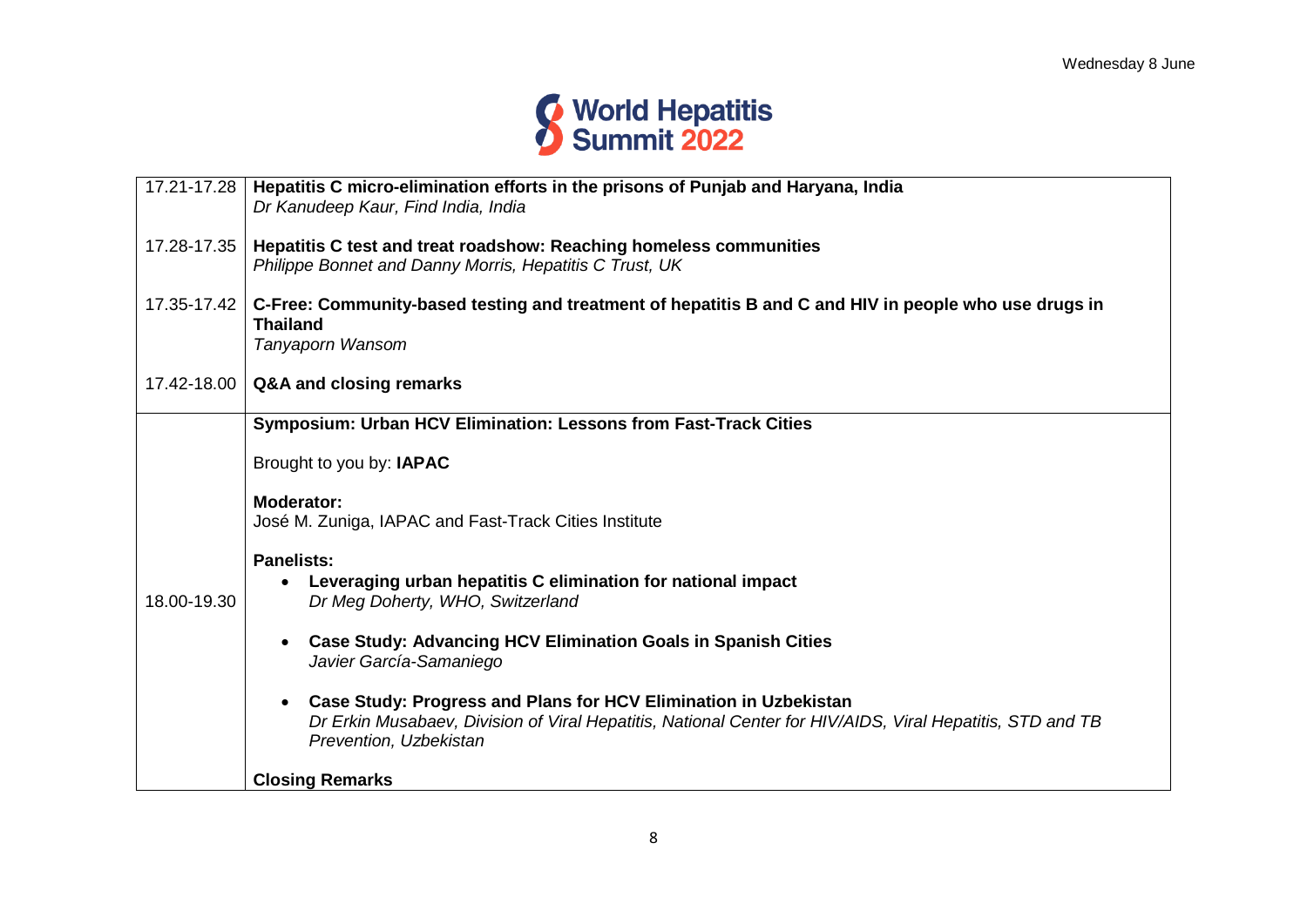

# **THURSDAY 9 JUNE, 2022**

| <b>Time</b> | <b>Outline</b>                                                                                                                                                               |
|-------------|------------------------------------------------------------------------------------------------------------------------------------------------------------------------------|
|             | Viral hepatitis response in the Western Pacific region                                                                                                                       |
|             | <b>Chairs:</b><br>Dr Sahar Bajis, WHO, Manila<br>Professor Benjamin Cowie, The Peter Doherty Institute for Infection and Immunity, Australia                                 |
| 08.00-08.05 | Welcome and opening remarks<br>Dr Sahar Bajis, WHO, Manila<br>Lien Tran, The Peter Doherty Institute for Infection and Immunity; World Hepatitis Alliance, WPRO Board Member |
| 08.05-08.15 | Learnings from a national implementation<br>Dr Jacqui Richmond, Burnet Institute, Australia                                                                                  |
| 08.15-08.30 | Response to the high prevalence of viral hepatitis in Kiribati<br>Dr Thomas Tibwere Russell, Tungaru Central Hospital, Kiribati                                              |
| 08.35-08.45 | <b>Bridging the gap</b><br>Chris Munoz, Yellow Warriors Society of the Philippines, Philippines                                                                              |
| 08.45-09.00 | Progress of triple EMTCT of HIV, syphilis and hepatitis B in China<br>Dr Wang Ai-Ling, National Center for Women and Children's Health, China CDC                            |
| 09.00-09.15 | Malaysia's journey to hepatitis C elimination: From compulsory licensing to treatment decentralization<br>Dr Muhammad Radzi bin Abu Hassan, Ministry of Health Malaysia      |
| 09.15-09.30 | Successes and challenges with viral hepatitis elimination in Mongolia<br>Dr S Amarzaya, Ministry of Health, Mongolia                                                         |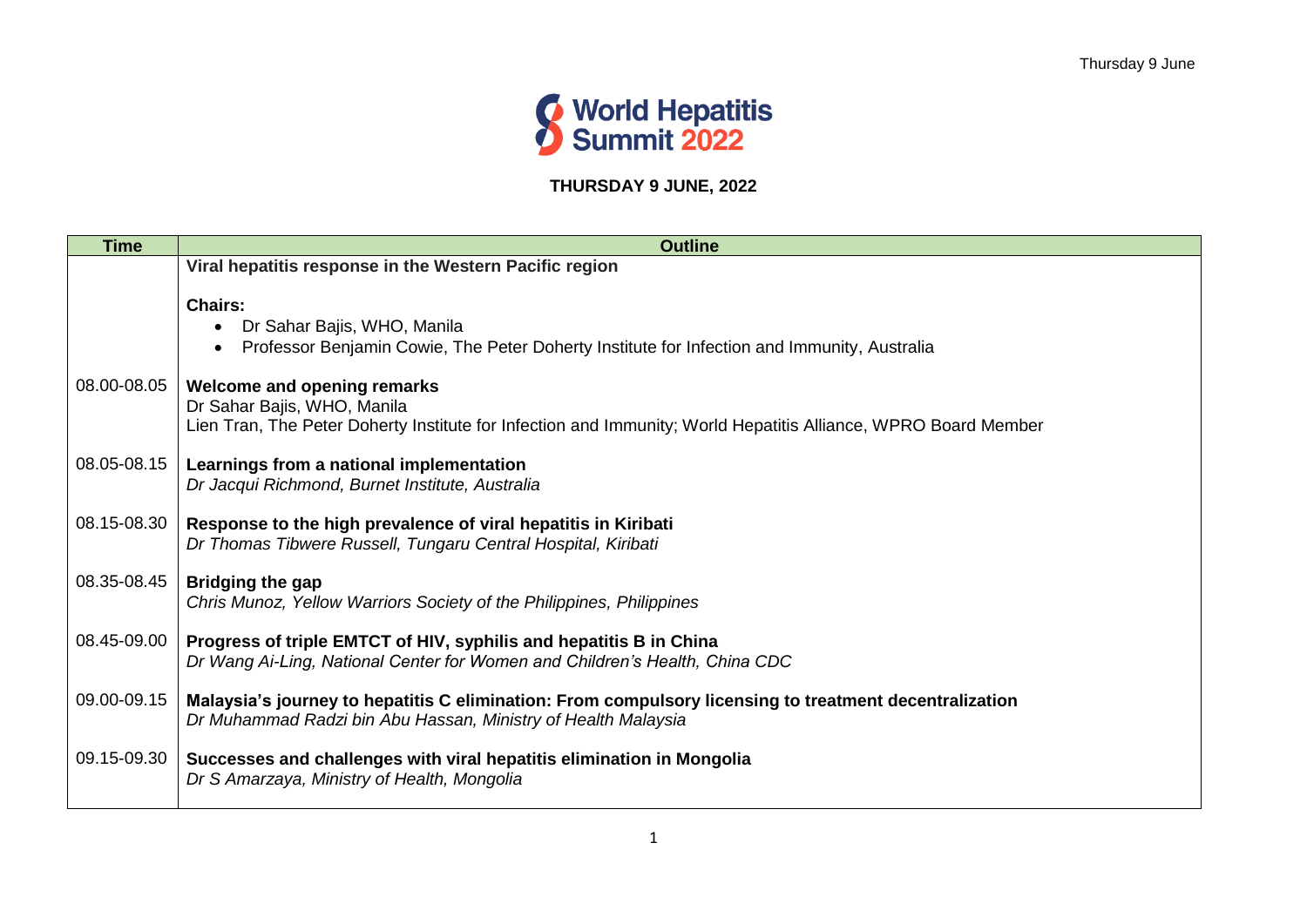

| 09.30-10.00 | <b>Q&amp;A Panel:</b><br>• Dr Wang Ai-Ling, China<br>Dr Muhammad Radzi bin Abu Hassan, Malaysia<br>Dr S Amarzay, Mongolia<br>$\bullet$<br><b>Closing remarks</b><br>Professor Benjamin Cowie, The Peter Doherty Institute for Infection and Immunity, Australia |
|-------------|-----------------------------------------------------------------------------------------------------------------------------------------------------------------------------------------------------------------------------------------------------------------|
|             | Viral hepatitis response in the African region: Promoting hepatitis B PMTCT in Africa and experiences from the first<br>implementers in Africa**                                                                                                                |
|             | <b>Chairs:</b><br>• Casimir Manzengo, WHO / AFRO<br>Danjuma Adda, World Hepatitis Alliance, Center for Initiative and Development (CFID) and Chagro-Care Trust (CCT), Nigeria                                                                                   |
| 08.00-08.05 | Welcome<br>Dr Benido Impouma, WHO                                                                                                                                                                                                                               |
| 08.05-08.15 | Where are we in Africa on the viral hepatitis B PMTCT?<br>Casimir Manzengo, WHO/AFRO                                                                                                                                                                            |
| 08.15-08.55 | <b>Partners panel:</b>                                                                                                                                                                                                                                          |
|             | How to leverage the progress made in the HIV (and syphilis) elimination pathway<br>Françoise Bigirimana, WHO                                                                                                                                                    |
|             | Place of HBV BD in the efforts of the triple elimination of HIV, Syphilis and HBV<br>Julien Kabore, WHO                                                                                                                                                         |
|             | HBV PMTCT perspectives from the Africa CDC Viral Hepatitis Prevention and Control Program<br>Bibi Nafiisah Chotun, Africa Centres for Disease Control and Prevention (Africa CDC)                                                                               |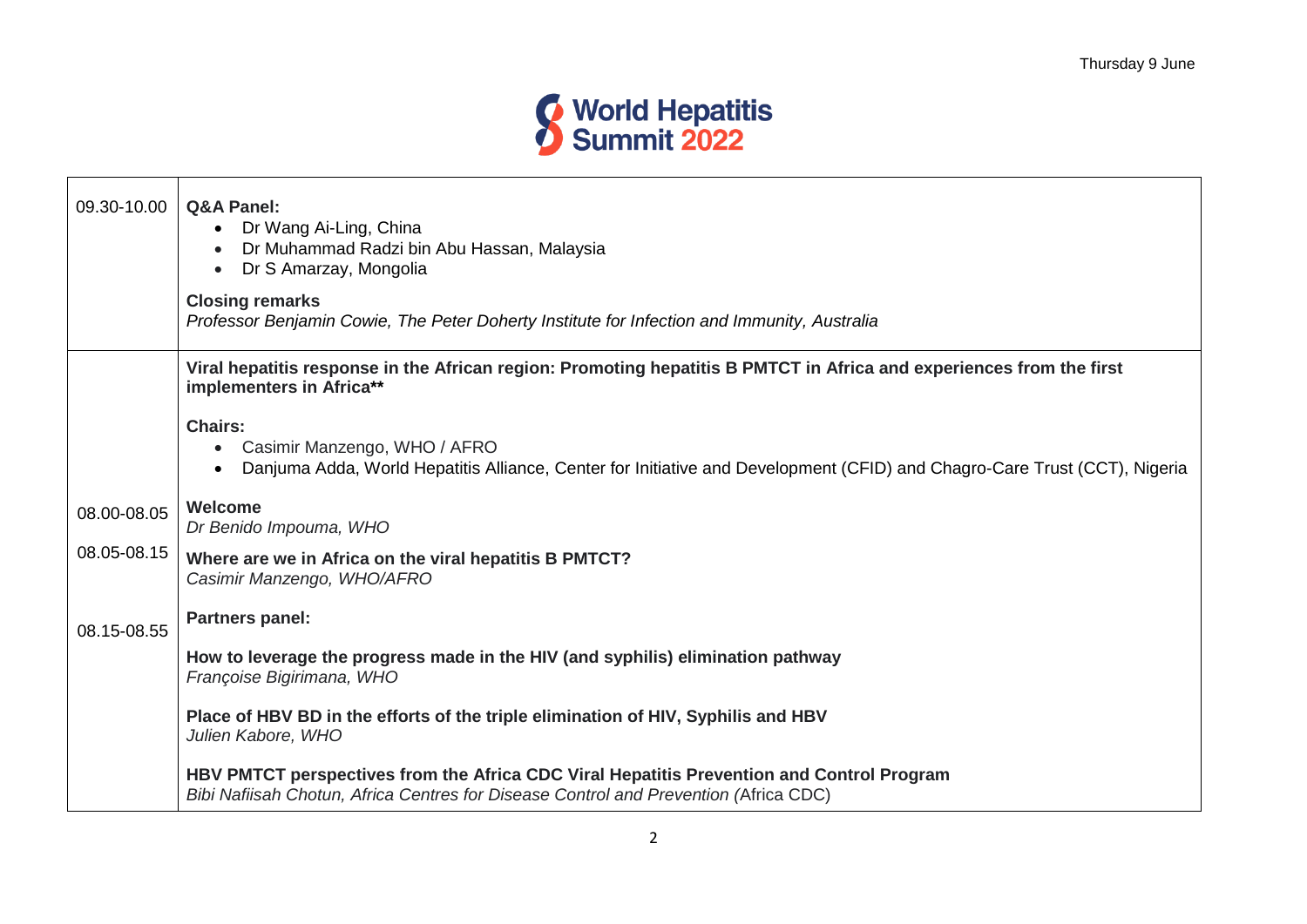

|             | Where are we with the Egyptian initiative in Africa?<br>Mohammed Alboraie, Egyptian Initiative, Egypt                                                                                                          |
|-------------|----------------------------------------------------------------------------------------------------------------------------------------------------------------------------------------------------------------|
|             | What is and should be the civil society contribution in the HBV PMTCT effort<br>Theobald Owusu-Ansah, Hepatitis Foundation of Ghana, World Hepatitis Alliance, AFRO board member                               |
| 08.55-09.35 | <b>Countries panel:</b>                                                                                                                                                                                        |
|             | <b>Burkina Faso experience: Resources mobilization for HBV PMTCT</b><br>Marie-Emmanuelle L. Zouré, Ministry of Health, Burkina Fasso                                                                           |
|             | Sierra Leone experience: Viral hepatitis (B, C) among Ebola survivors and health care workers in Makeni, Sierra Leone<br>Dr Nadège Mafopa Goumkwa, Cameroon                                                    |
|             | Botswana experience: as the pioneer of HIV elimination in Africa, what are the lessons can be taken from your experience<br>which can accelerate elimination of HBV?<br>Dr Nkomo, Ministry of Health, Botswana |
| 09.35-09.55 | Q&A                                                                                                                                                                                                            |
| 09.55-10.00 | <b>Closing remarks</b>                                                                                                                                                                                         |
|             | The viral hepatitis response in the Eastern Mediterranean region                                                                                                                                               |
|             | <b>Objectives</b>                                                                                                                                                                                              |
|             | > This session will focus on reviewing regional progress and challenges including country examples.                                                                                                            |
|             | The scaling up of hepatitis B birth dose coverage will be advocated for.                                                                                                                                       |
|             | Chair:                                                                                                                                                                                                         |
|             | Joumana Hermez, WHO/EMRO                                                                                                                                                                                       |
|             | Yvan Hutin, WHO                                                                                                                                                                                                |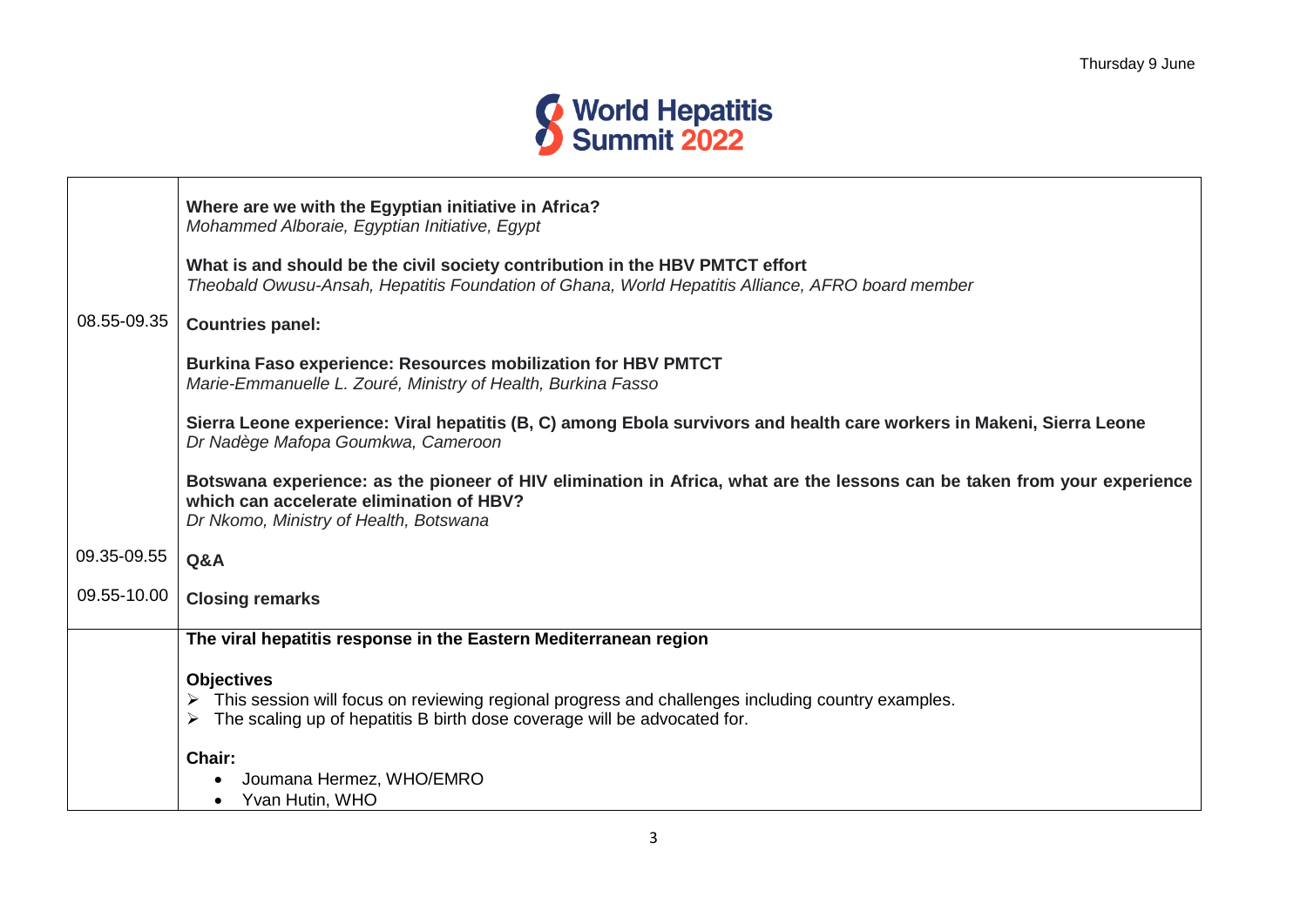

| 09:00-09.05 | Welcome and opening remarks                                                                                                                                    |
|-------------|----------------------------------------------------------------------------------------------------------------------------------------------------------------|
| 09.05-09.20 | Regional progress of hepatitis elimination in the eastern Mediterranean: Midterm review findings<br>Ahmed Sabry, WHO/EMRO                                      |
| 09.20-09.40 | Sudan costed operational plan and prioritization: Opportunities and challenges of a low-income country<br>Dr Sara Abdallah                                     |
| 09.40-09.50 | Morocco's progress and updated country targets: Refocusing a national response based on epidemiology<br>Dr Ibtissam Khoudri                                    |
| 09.50-10.05 | A public-private partnership for the rapid scale-up of hepatitis testing and treatment<br>Dr Muhammad Ahmar Khan, Association for Social Development, Pakistan |
| 10.05-10.20 | Q&A and discussion                                                                                                                                             |
| 10.20-10.50 | Panel discussion: Hepatitis B elimination—the need for aligned approaches                                                                                      |
|             | Moderator: Gamal Shiha, Egyptian Liver Research Institute and Hospital (ELRIAH), World Hepatitis Alliance, EMRO Board Member                                   |
|             | <b>Chairs:</b>                                                                                                                                                 |
|             | Dr Akram Shah, Pakistan (TBC)<br>Dr Dilawer Noorzai, Afghanistan                                                                                               |
|             | Dr Jamila Taiseer Al Abri, Ministry of Health, Oman                                                                                                            |
| 10.50-11.15 |                                                                                                                                                                |
|             | Q&A and closing remarks                                                                                                                                        |
|             | The viral hepatitis response in the European region                                                                                                            |
| 09.30-09.35 | <b>Welcome remarks:</b>                                                                                                                                        |
|             | Nicole Seguy, WHO/Europe, Denmark                                                                                                                              |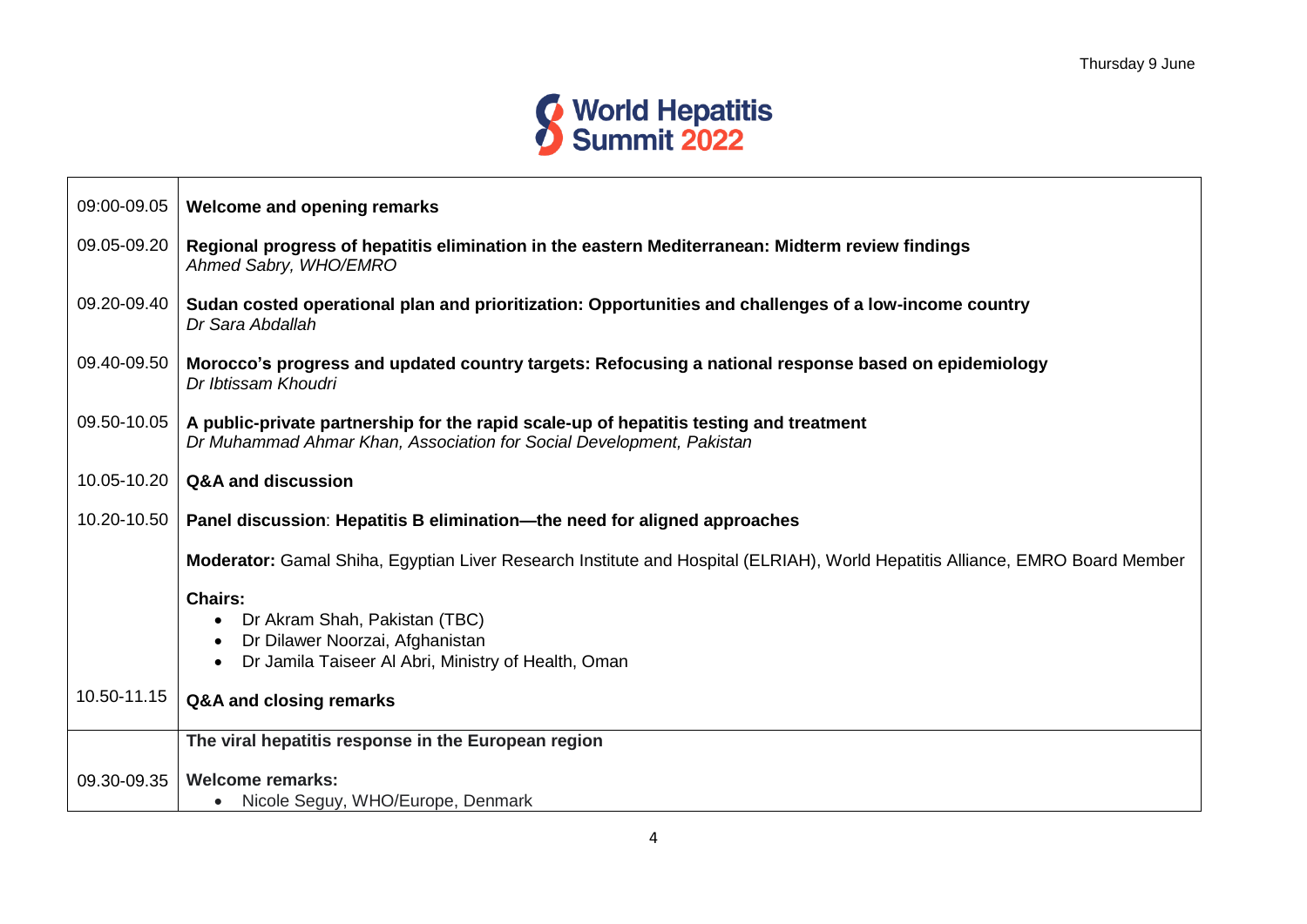

|             | Cary James, World Hepatitis Alliance, UK<br>$\bullet$                                                                            |
|-------------|----------------------------------------------------------------------------------------------------------------------------------|
|             |                                                                                                                                  |
| 09.35-09.45 | <b>Meeting objectives and agenda</b>                                                                                             |
|             | Nicole Seguy, WHO/Europe                                                                                                         |
|             | Session 1: World Hepatitis Summit 2022 abstracts                                                                                 |
|             | <b>Chairs:</b>                                                                                                                   |
|             | Cary James, World Hepatitis Alliance, UK                                                                                         |
|             | Marcelo Naveira, WHO/Europe, Denmark                                                                                             |
|             |                                                                                                                                  |
|             | The reality of HCV care in Ireland in 2021: Understanding complex barriers to elimination                                        |
| 09.45-10.00 | Nicola Perry and Marcus Keane, The Hepatitis C Partnership, Ireland                                                              |
|             | "ACCESS4ALL": a holistic intervention for HCV micro-elimination among people in Greek prisons                                    |
| 10.00-10:15 | Giannis Petalidis, Hellenic Liver Patients Association "Prometheus", Greece                                                      |
|             |                                                                                                                                  |
|             | Q&A                                                                                                                              |
| 10.15-10.30 | Session 2: Good practices and key actions toward elimination                                                                     |
|             | <b>Chairs:</b>                                                                                                                   |
|             | Rachel Halford, Hepatitis C Trust, World Hepatitis Alliance, EURO board member, UK                                               |
|             | Antons Mozalevskis, WHO, Switzerland                                                                                             |
|             |                                                                                                                                  |
| 10.30-10.45 | A strategic plan for tackling hepatitis C in the Spanish national health system                                                  |
|             | Dr Julia del Amo, Ministry of Health, Spain                                                                                      |
| 10.45-11.00 |                                                                                                                                  |
|             | Uzbekistan Hepatitis Elimination Project (UHEP)                                                                                  |
|             | Dr Erkin Musabaev, Division of Viral Hepatitis, National Center for HIV/AIDS, Viral Hepatitis, STD and TB Prevention, Uzbekistan |
| 11.00-11.15 | Hepatitis B and C prevention, testing and linkage to care for PWID                                                               |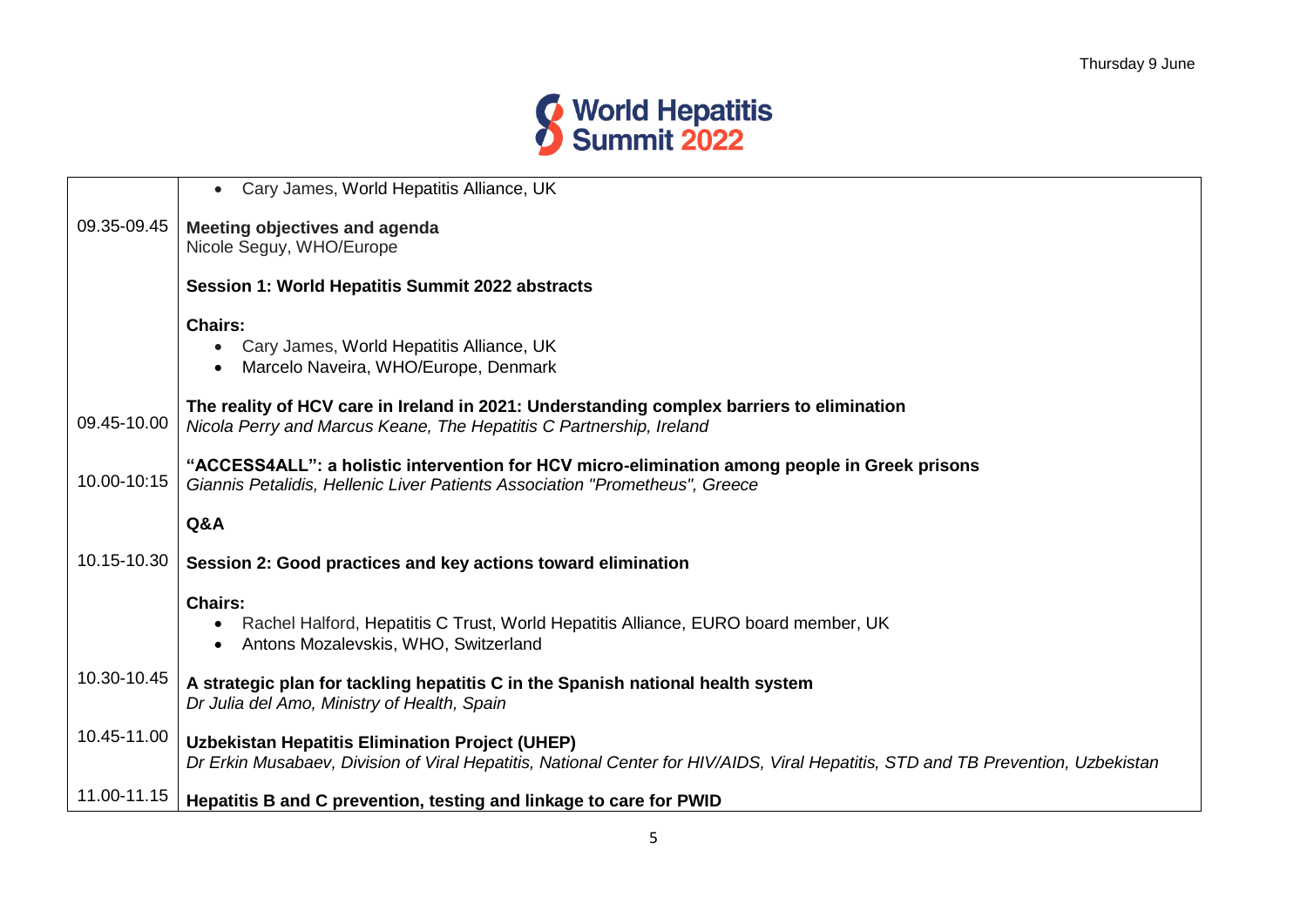

|             | Dr Ketevan Stvilia, National Center for Disease Control (NCDC), Georgia                                                                                                                                                      |
|-------------|------------------------------------------------------------------------------------------------------------------------------------------------------------------------------------------------------------------------------|
| 11.15-11.30 | Q&A                                                                                                                                                                                                                          |
|             | <b>Next steps and closing</b><br>Nicole Seguy, WHO/Europe, Denmark                                                                                                                                                           |
|             | Viral hepatitis response in the South-East Asian region                                                                                                                                                                      |
|             | <b>Chairs:</b><br>Dr Funmi Lesi, WHO, Switzerland<br>Dr Bharat Bhushan Rewari, WHO, India                                                                                                                                    |
| 10.00-10.10 | Welcome and an overview of the hepatitis situation and regional priorities in South-East Asia<br>Dr Suman Rijal, WHO SEARO                                                                                                   |
|             | <b>Country experiences</b>                                                                                                                                                                                                   |
| 10.10-10.20 | Moving ahead on hepatitis agenda in Bangladesh<br>Dr Aninda Rahman, Communicable Disease Control (CDC), Bangladesh (TBC)                                                                                                     |
| 10.20-10.30 | Towards an integrated DHIS2 based system for hepatitis B and C monitoring and reporting in Bhutan<br>Lekey Khandu, National HIV/STI/Hepatitis Control Program, Department of Public Health, Ministry of Health, Bhutan (TBC) |
| 10.30-10.40 | Reaching out to grassroots through linkages with primary health care and simplified algorithms – the Delhi experience<br>Dr Ekta Gupta, Institute of Liver and Biliary Sciences, New Delhi, India                            |
| 10.40-10.50 | Preventing mother to child prevention transmission of hepatitis B – experience from Indonesia<br>Dr Fatchanuraliyah, SKM, Viral Hepatitis Programme, Ministry of Health, Jakarta, Indonesia (TBC)                            |
| 10.50-11.00 | Experiences in testing for hepatitis B and providing hepatitis B vaccination for adult key populations in Timor-Leste                                                                                                        |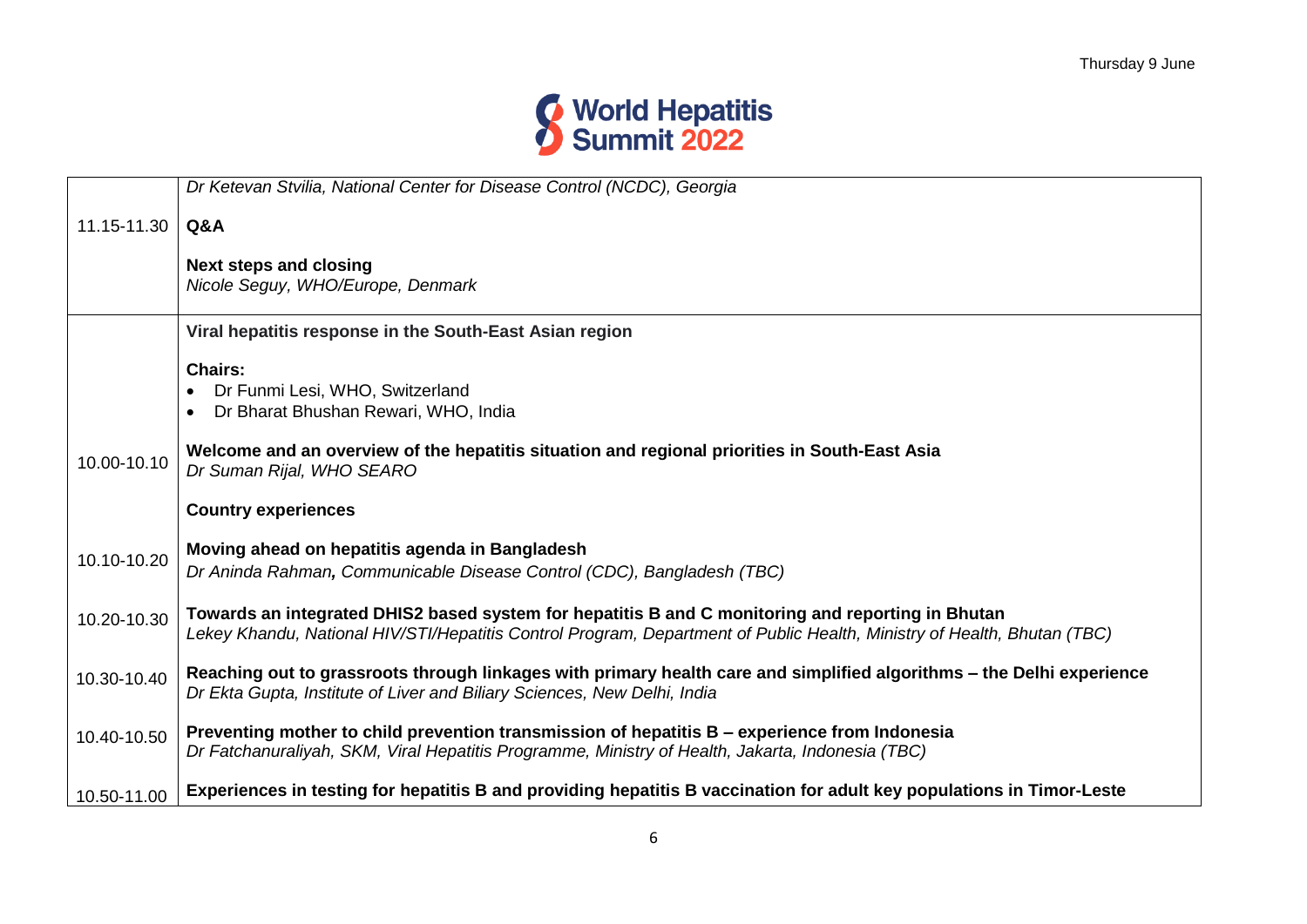

|             | Sr Bernardino, National Programme Manager, HIV and Hepatitis, Timor Leste                                                                             |
|-------------|-------------------------------------------------------------------------------------------------------------------------------------------------------|
| 11.00-11.10 | Hepatitis elimination in India: progress and integration, decentralisation to scale up services                                                       |
|             | Dr Sandhya Kabra and Dr Harmeet Singh, National Viral Hepatitis Control programme, India                                                              |
|             | <b>Regional updates</b>                                                                                                                               |
| 11.10-11.20 | Challenges on scaling up hepatitis B birth dose vaccination in the WHO South-East Asia Region<br>Dr Sigrun ROESEL, WHO                                |
| 11.20-11.30 | A regional capacity-strengthening initiative on hepatitis through WHO regional office partnership with Project ECHO<br>Dr Nabeel Mangadan-Konath, WHO |
| 11.30-12.00 | <b>Panel discussion and Q&amp;A</b>                                                                                                                   |
|             | Role of civil society in accelerating the hepatitis agenda in the Region<br>Moderator: Po-Lin Chan, WHO                                               |
|             | <b>Panelists:</b>                                                                                                                                     |
|             | Professor RP Shanmugam, Chennai Liver Foundation, World Hepatitis Alliance, SEARO Board Member (India)                                                |
|             | Giten Khwairakpam, Treat Asia, Thailand<br>Han Yang, DNDi                                                                                             |
|             | Dr Khin Pyone, Myanmar Liver Foundation (TBC)                                                                                                         |
| 12.00-12.10 | <b>Closing remarks</b>                                                                                                                                |
|             | Dr Funmi Lesi, WHO, Switzerland                                                                                                                       |
|             | Dr Bharat Bhushan Rewari, WHO, India                                                                                                                  |
| 12.00-13.00 | Meet the author I                                                                                                                                     |
|             | 13.00-14.00   Meet the author II                                                                                                                      |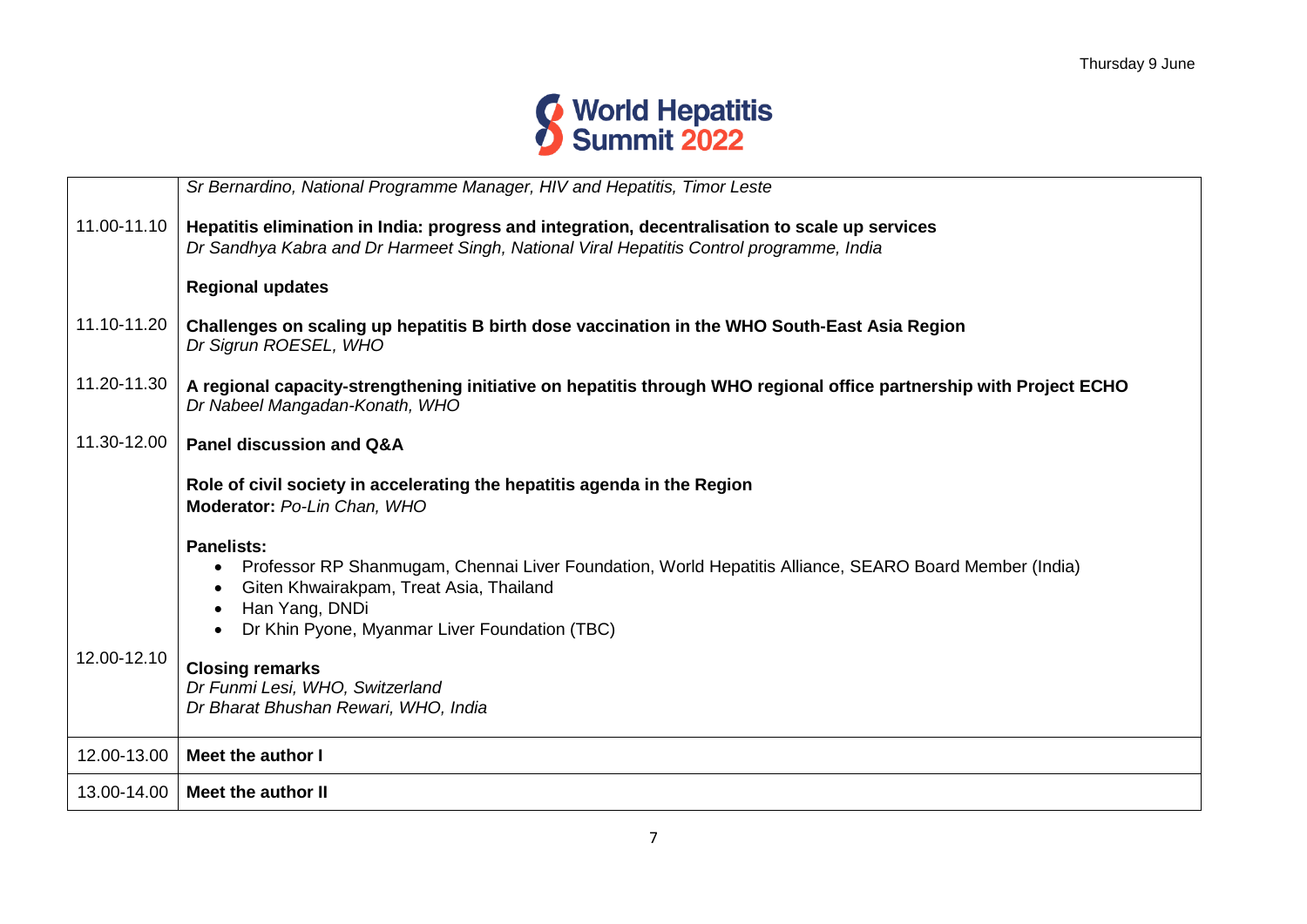

|             | Acute viral hepatitis: What is new?                                                                                                                                                                              |
|-------------|------------------------------------------------------------------------------------------------------------------------------------------------------------------------------------------------------------------|
| 13.30-13.32 | <b>Welcome remarks:</b><br>Rakesh Aggarwal, India<br>Dr Philippa Easterbrook, WHO, Switzerland                                                                                                                   |
|             | <b>Chairs:</b><br>• Rakesh Aggarwal, India<br>Dr Philippa Easterbrook, WHO, Switzerland                                                                                                                          |
| 13.32-14.00 | Hepatitis A: Prevention is now easier - updated WHO SAGE vaccination guidance<br>Dr Christoph Steffen, WHO, Switzerland<br>Rakesh Aggarwal, India                                                                |
|             | <b>Q&amp;A</b>                                                                                                                                                                                                   |
| 14.00-14.25 | Hepatitis E: Using vaccination to control outbreaks - a new beginning<br>Melanie Marti, WHO, Switzerland, and Andrew Azman, Médecins Sans Frontières                                                             |
|             | Q&A                                                                                                                                                                                                              |
| 14.25-15.00 | Severe acute non-A-E hepatitis in children in 2021-22 and managing a global response<br>Farah Al-Shorbaji and Dr Philippa Easterbrook, WHO, Switzerland                                                          |
| 15.00-15.15 | Q&A and panel discussion                                                                                                                                                                                         |
|             | The viral hepatitis response in the Region of the Americas***                                                                                                                                                    |
| 15:30-15:40 | <b>Welcome remarks:</b><br>Dr Patricia Vélez Möller, Guatemalan Association of the Liver, World Hepatitis Alliance, PAHO Board Member<br>Dr Rubén Mayorga-Sagastume, Pan American Health Organization (PAHO/WHO) |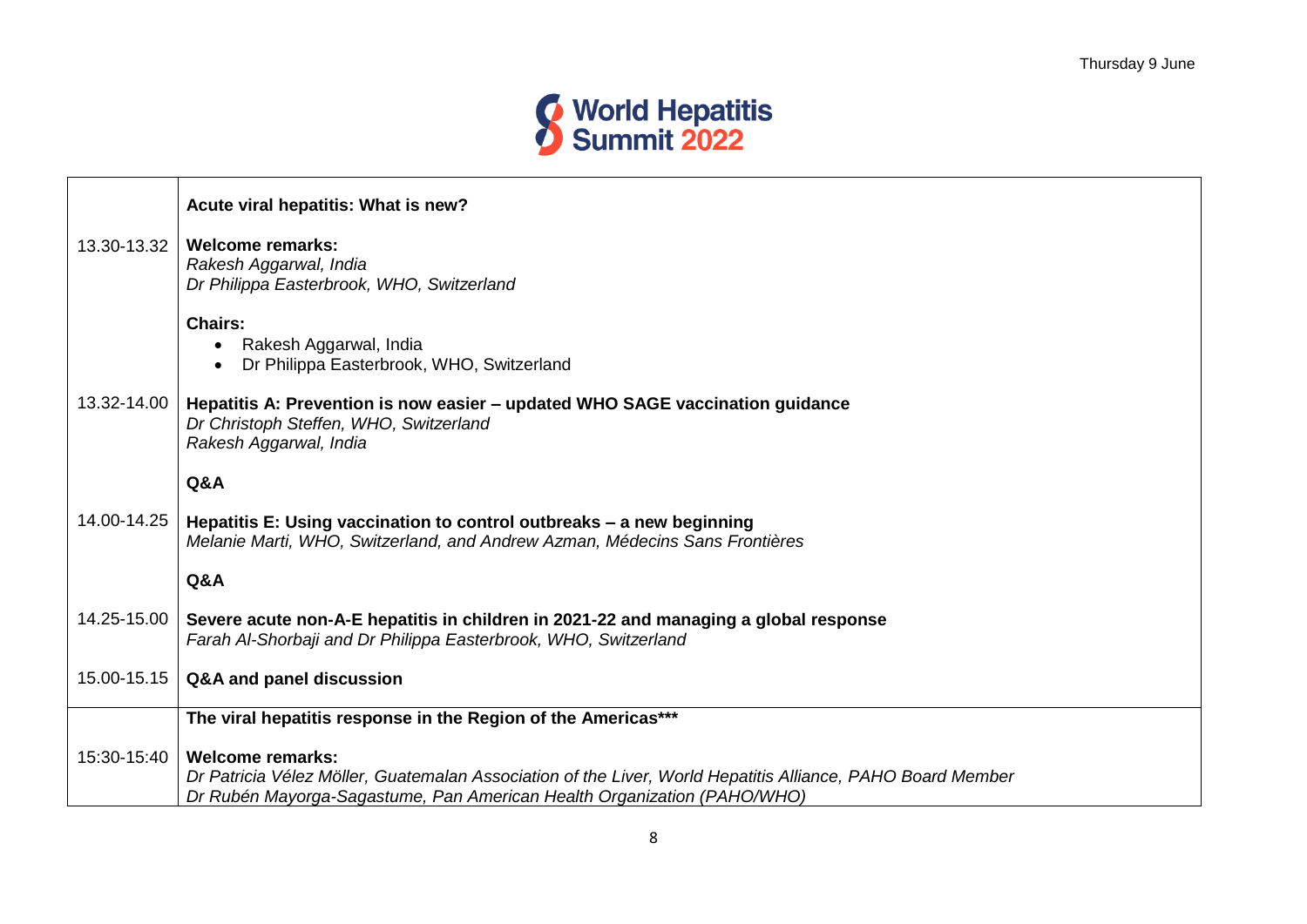

| 15.40-15.50 | An overview of viral hepatitis in the Americas and the role of civil society<br>Dr Patricia Vélez Möller, Guatemalan Association of the Liver, World Hepatitis Alliance, PAHO Board Member                                     |
|-------------|--------------------------------------------------------------------------------------------------------------------------------------------------------------------------------------------------------------------------------|
|             | <b>Session 1: National Programs</b>                                                                                                                                                                                            |
|             | <b>Chairs:</b><br>• Dr John Ward, Coalition for Global Hepatitis Elimination, USA                                                                                                                                              |
|             | Dr Leandro Sereno, PAHO/WHO, USA                                                                                                                                                                                               |
| 15.50-16.02 | The micro elimination of hepatitis B in Peru<br>Dr Carlos Benites, Ministry of Health, Peru                                                                                                                                    |
| 16.02-16.14 | Guyana: Building the national viral hepatitis response and opportunities for integration<br>Hon Dr Frank Anthony, Minister of Health of Guyana                                                                                 |
| 16.14-16.26 | Opportunities for subregional cooperation: Viral hepatitis elimination in the Andean Region<br>Dr Paolo Balladelli, PAHO/WHO Subregional Program for South America                                                             |
| 16.26-16.38 | Financing the national response to hepatitis C in Mexico<br>Dr Alethse de la Torre Rosas, National Center for the Prevention and Control of HIV / AIDS (CENSIDA), Secretariat of Health,<br>Mexico (TBC)                       |
| 16.38-16.50 | Development of the U.S. viral hepatitis national strategic plan and federal implementation plan 2021<br>Dr Jessica Deerin, US Department of Health and Human Services                                                          |
| 16.50-17.20 | Q&A<br>Session 2: Experiences from the civil society                                                                                                                                                                           |
|             | <b>Chairs:</b><br>• Dr Sergio Sosa-Estani, Drugs for Neglected Diseases initiative (DNDi)<br>Dr Su Wang, chairperson, World Hepatitis Summit 2022 Programme Committee; past president, World Hepatitis Alliance,<br><b>USA</b> |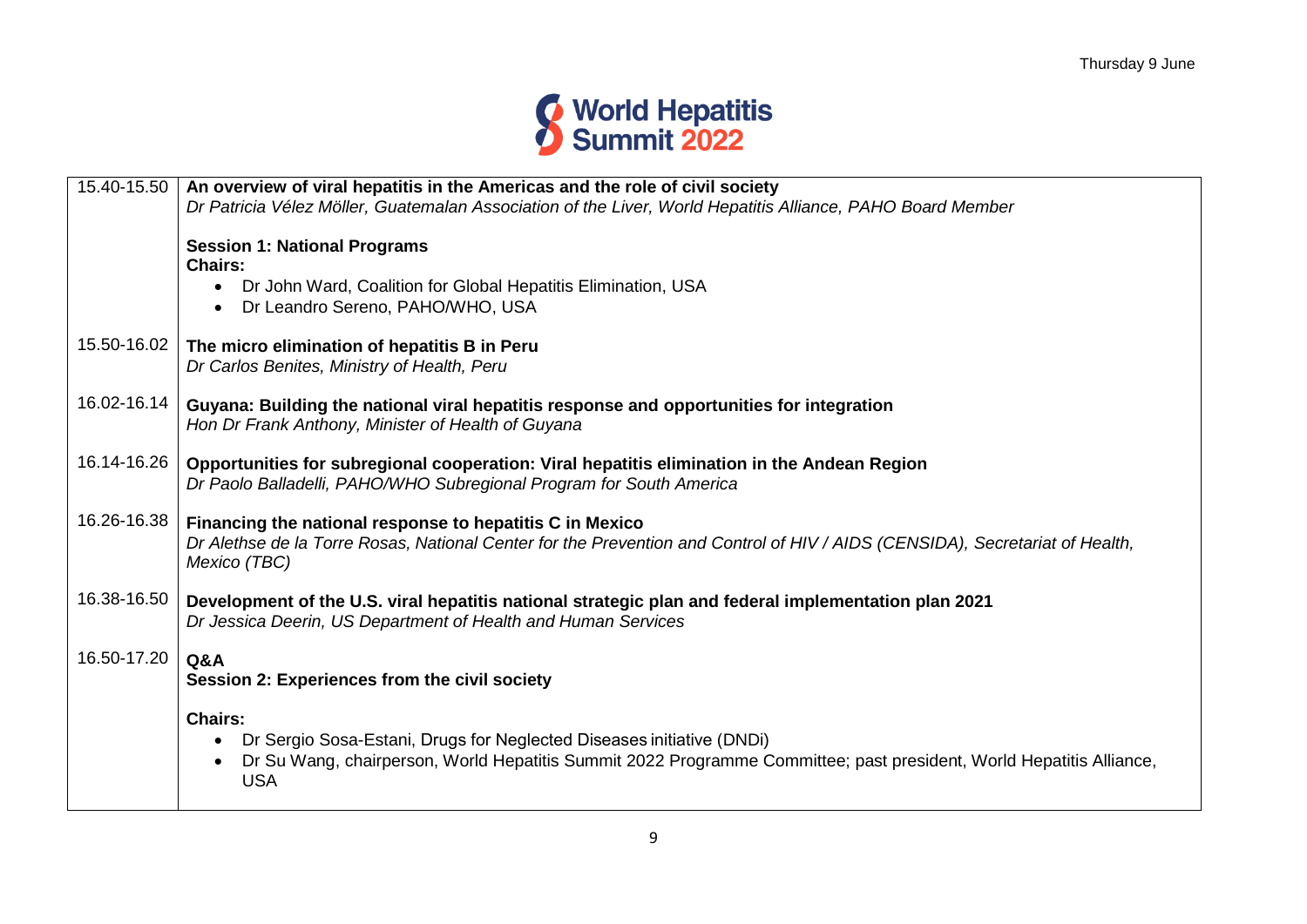

|             | 17.20-17.30 The experience of the Achcu civil organization in Uruguay<br>Victoria Izquierdo, Asociación Comunidad Hepatitis C, Uruguay                                       |
|-------------|------------------------------------------------------------------------------------------------------------------------------------------------------------------------------|
| 17.30-17.40 | Building and advocating for a national law for viral hepatitis<br>Maria Eugenia De Feo Moyano, Fundaciòn HCV Sin Fronteras, Argentina                                        |
| 17.40-17.50 | ALEH: Project for micro elimination of hepatitis C in dialysis patients<br>Dr Marcelo Silva, Latin American Association for the Study of the Liver (ALEH)                    |
| 17.50-18.00 | Canada's progress toward viral hepatitis elimination 2021 report: Holding governments accountable<br>Sofia Bartlett and Jennifer Van-Gennip, Action Hepatitis Canada, Canada |
| 18.00-18.30 | Q&A and closing remarks                                                                                                                                                      |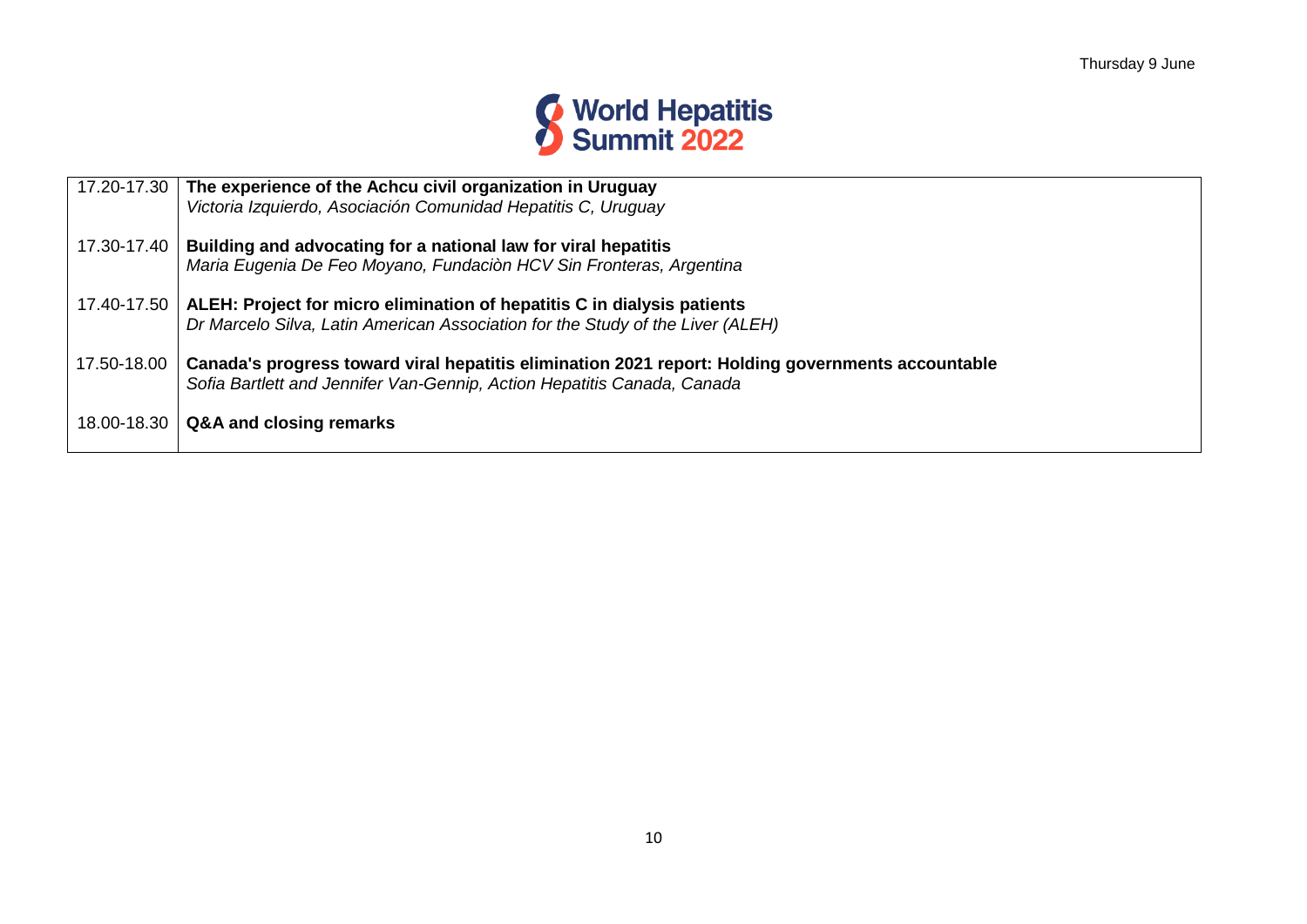

#### **FRIDAY 10 JUNE, 2022**

| <b>Time</b> | <b>Outline</b>                                                                                                                                                                                         |
|-------------|--------------------------------------------------------------------------------------------------------------------------------------------------------------------------------------------------------|
|             | The Road to Hepatitis B Cure                                                                                                                                                                           |
|             | <b>Chairs:</b><br>Dr Su Wang, chairperson, World Hepatitis Summit 2022 Programme Committee; past president, World Hepatitis<br>Alliance, USA<br>Professor Harry Janssen, Erasmus University, Rotterdam |
| 11.00-11.10 | Welcome and opening remarks                                                                                                                                                                            |
| 11.10-11.18 | 101 of hepatitis B virology and immunology<br>Dr Thomas Tu, HepBCommunity.org, Australia                                                                                                               |
| 11.18-11.26 | What are our approaches to hepatitis B cure and how far are we?<br>Dr Kosh Agarwal, Kings College Hospital, UK                                                                                         |
| 11.26-11.34 | Engaging the affected community: What people living with hepatitis B really want<br>Chari Cohen, Hepatitis B Foundation, USA                                                                           |
| 11.34-11.40 | The access question: Lessons learned from hepatitis C and other drugs on global access<br>Jessica Burry, Médecins Sans Frontières, Switzerland                                                         |
| 11.40-11.48 | The regulatory riddle and research partnerships<br>Veronica Miller, Forum for Collaborative Research, USA                                                                                              |
| 11.48-11.58 | Q&A                                                                                                                                                                                                    |
| 11.58-12.05 | <b>Closing remarks</b>                                                                                                                                                                                 |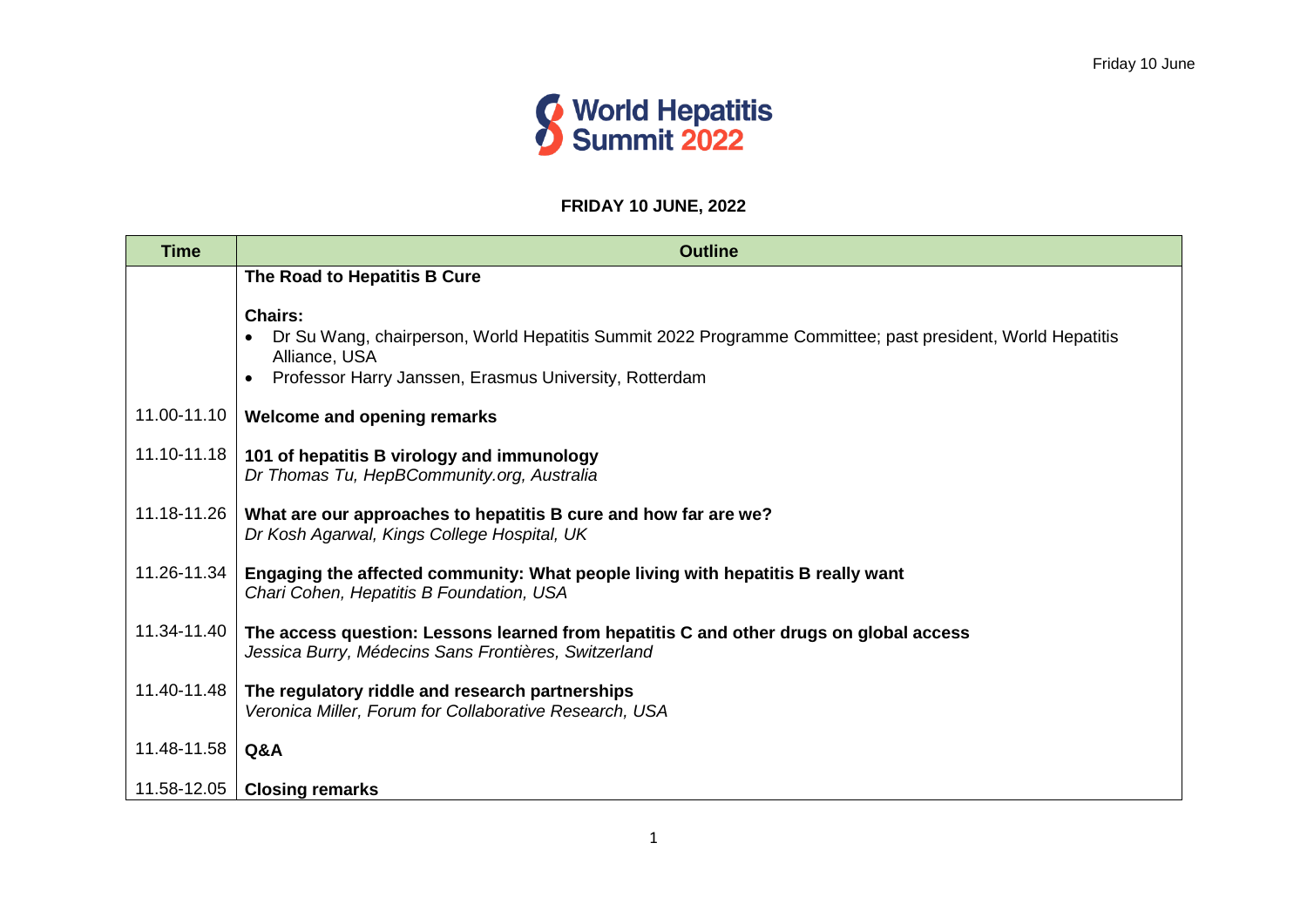

|             | Professor Harry Janssen, Erasmus University, Rotterdam                                                                                                                                                                                                                                                                   |
|-------------|--------------------------------------------------------------------------------------------------------------------------------------------------------------------------------------------------------------------------------------------------------------------------------------------------------------------------|
|             | Symposium                                                                                                                                                                                                                                                                                                                |
|             | The Road to HCV elimination: Collaborating to break barriers and eliminate HVC in some of the world's most<br>vulnerable communities                                                                                                                                                                                     |
|             | Brought to you by: AbbVie                                                                                                                                                                                                                                                                                                |
| 12.15-12.45 | <b>Moderator:</b><br>Paul Sutton, International Government Affairs, AbbVie, USA                                                                                                                                                                                                                                          |
|             | <b>Speakers:</b><br>Lindsey Hiebert, Director, Coalition for Global Hepatitis Elimination, USA                                                                                                                                                                                                                           |
|             | Cristiana Merendeiro, Project Manager, CRESCER, Portugal<br>$\bullet$                                                                                                                                                                                                                                                    |
|             | <b>Financing for hepatitis*</b><br>> This session will involve a country-led discussion on different innovative and sustainable financing models and the role<br>of commodities in the financing discussion.<br>> What has proven feasible and not feasible when financing viral hepatitis programmes will be discussed. |
|             | <b>Chairs:</b><br>Finn Jarle Rode, EndHep 2030, Switzerland<br>Jessica Hicks, World Hepatitis Alliance, UK                                                                                                                                                                                                               |
| 13.00-13.05 | <b>Welcome and opening remarks</b>                                                                                                                                                                                                                                                                                       |
| 13.05-13.10 | The cost of implementing the Global Health Sector Strategy<br>Daniel Low Beer, WHO, Switzerland                                                                                                                                                                                                                          |
| 13.10-13.20 | Uzbekistan - progress so far and plans for financing hepatitis elimination in the future                                                                                                                                                                                                                                 |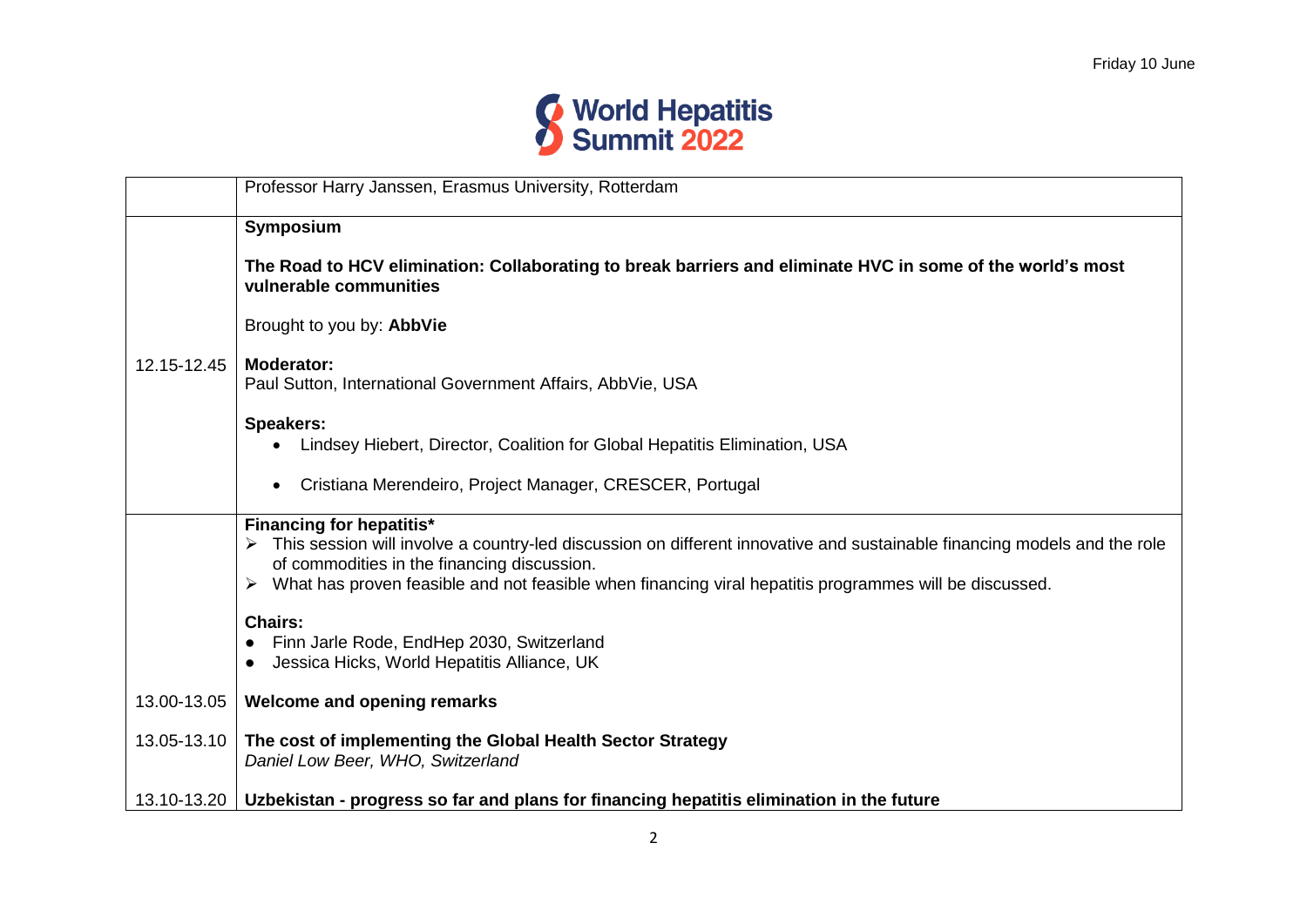

|             | Dr Erkin Musabaev, Division of Viral Hepatitis, National Center for HIV/AIDS, Viral Hepatitis, STD and TB Prevention,<br>Uzbekistan                                                                                                                                                                                                                                                                                                                                                                   |
|-------------|-------------------------------------------------------------------------------------------------------------------------------------------------------------------------------------------------------------------------------------------------------------------------------------------------------------------------------------------------------------------------------------------------------------------------------------------------------------------------------------------------------|
| 13.20-13.30 | Taraba State - steps to finance their hepatitis programme and opportunities and difficulties faced<br>Arc. Darius Dickson Ishaku. Executive Governor of Taraba State, Nigeria (TBC)                                                                                                                                                                                                                                                                                                                   |
| 13.30-13.40 | Sudan - steps to finance their hepatitis programme and opportunities and difficulties faced<br>Dr Sara Azhari Hassan Abdulla, Ministry of Health, Sudan                                                                                                                                                                                                                                                                                                                                               |
| 13.40-13.47 | A "social enterprise" approach to financing<br>Ed Booty, Reach52                                                                                                                                                                                                                                                                                                                                                                                                                                      |
| 13.47-13.54 | Reflections: work of CDAF and GPRO in financing for hepatitis<br>Homie Razavi, Center for Disease Analysis Foundation, USA                                                                                                                                                                                                                                                                                                                                                                            |
| 13.54-14.01 | Reflections: blended financing as an opportunity for hepatitis elimination<br>Greg Garrett, DNDi, Switzerland                                                                                                                                                                                                                                                                                                                                                                                         |
| 14.01-14.25 | Panel discussion and Q&A - 'What have we learnt and what still needs to happen'                                                                                                                                                                                                                                                                                                                                                                                                                       |
| 14.25-14.30 | <b>Closing remarks</b>                                                                                                                                                                                                                                                                                                                                                                                                                                                                                |
|             | The role of good data, surveillance, monitoring and evaluation in elimination<br>> The focus of this session is the importance of data, gaps in surveillance and representation, and how a multi-<br>stakeholder effort can lead to better data collection, interpretation and dissemination for a more impactful response<br>The data tools and approaches that viral hepatitis programmes have effectively used to strengthen the cascade of care<br>and improve decision-making will be discussed. |
|             | Chairs:<br>Dr Carolyn Wester, CDC, USA<br>$\bullet$<br>Professor Jeff Lazarus, Barcelona Institute for Global Health (ISGLOBAL), Spain                                                                                                                                                                                                                                                                                                                                                                |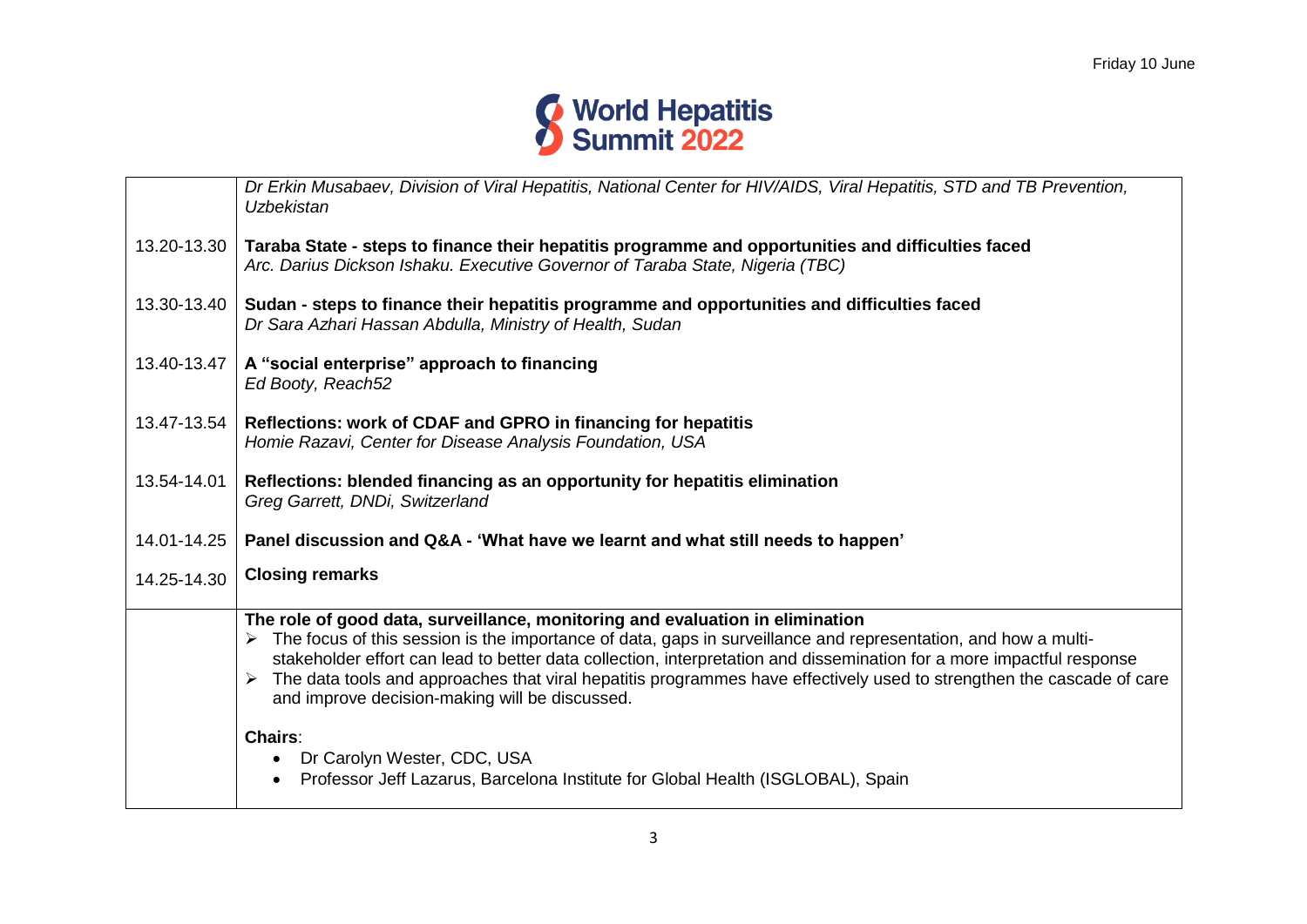

| 14.30-14.35<br>Welcome and opening remarks<br>Surveillance for hepatitis: Making the hepatitis country data collection system work better<br>14.35-14.43<br>Daniel Low Beer, WHO, Switzerland<br>14.43-14.51<br>Closing the loop: Utilising data tools to effectively reduce loss to follow up<br>Alida Ngwije, CHAI Rwanda, Rwanda<br>Uptake of hepatitis B and C antiviral treatment before and after national policy changes in China<br>14.51-14.59<br>Professor Jing Sun, Peking Union Medical College |
|-------------------------------------------------------------------------------------------------------------------------------------------------------------------------------------------------------------------------------------------------------------------------------------------------------------------------------------------------------------------------------------------------------------------------------------------------------------------------------------------------------------|
|                                                                                                                                                                                                                                                                                                                                                                                                                                                                                                             |
|                                                                                                                                                                                                                                                                                                                                                                                                                                                                                                             |
|                                                                                                                                                                                                                                                                                                                                                                                                                                                                                                             |
|                                                                                                                                                                                                                                                                                                                                                                                                                                                                                                             |
| 14.59-15.30<br>Q&A and closing remarks                                                                                                                                                                                                                                                                                                                                                                                                                                                                      |
| Covid19: Impact and opportunities*                                                                                                                                                                                                                                                                                                                                                                                                                                                                          |
| This session will focus on understanding how to maximise the opportunities created by the Covid-19 pandemic<br>The barriers will be highlighted and we will explore ways to overcome them.                                                                                                                                                                                                                                                                                                                  |
| <b>Co-Chairs:</b>                                                                                                                                                                                                                                                                                                                                                                                                                                                                                           |
| John Ward, Global Coalition for Hepatitis Elimination, USA<br>$\bullet$                                                                                                                                                                                                                                                                                                                                                                                                                                     |
| Mohammed Abdulaziz, Africa CDC, Ethiopia<br>$\bullet$                                                                                                                                                                                                                                                                                                                                                                                                                                                       |
|                                                                                                                                                                                                                                                                                                                                                                                                                                                                                                             |
| 14.30-14.35<br>Welcome and opening remarks                                                                                                                                                                                                                                                                                                                                                                                                                                                                  |
| <b>Country experience round table</b>                                                                                                                                                                                                                                                                                                                                                                                                                                                                       |
| Combined covid-19 vaccination and hepatitis C and HIV screening for high-risk populations in Madrid, Spain<br>14.35-14.42<br>Professor Jeff Lazarus, Barcelona Institute for Global Health (ISGLOBAL), Spain and Jorge Valencia La Rosa, Spain                                                                                                                                                                                                                                                              |
| Scaling-up HBV testing and treatment during covid-19: Experience of pilot in central Philippines<br>14.42-14.49<br>Eugene Matildo Arbis, WHO Philippines (TBC)                                                                                                                                                                                                                                                                                                                                              |
| Enhancing inter-island hepatitis C care networks in Hawaii with Project Echo during covid-19                                                                                                                                                                                                                                                                                                                                                                                                                |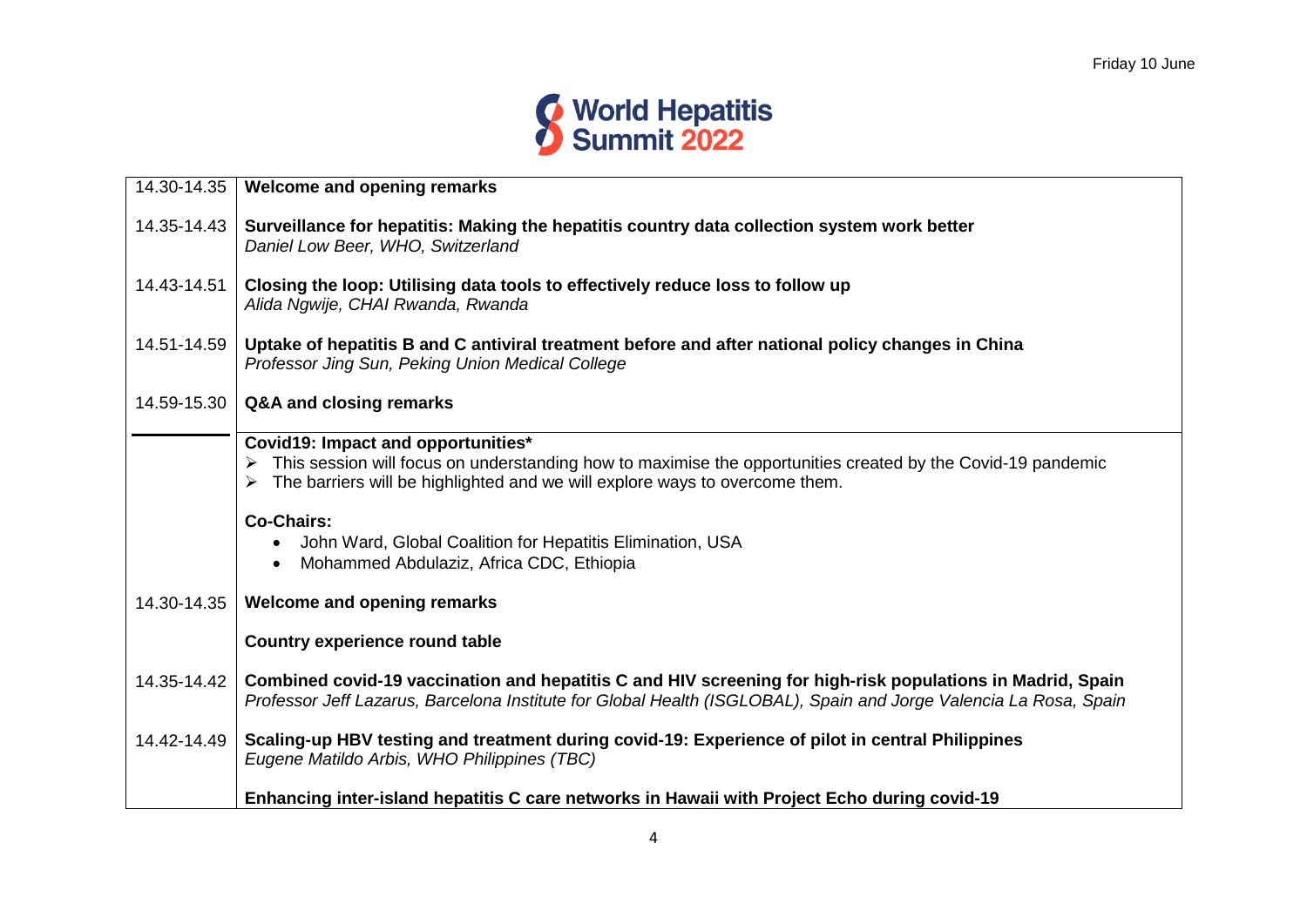

| 14.49-14.56 | Dr Dan Saltman, Hawaii Learning Groups, USA                                                                                                                                                                                                                                                                                                                                                     |
|-------------|-------------------------------------------------------------------------------------------------------------------------------------------------------------------------------------------------------------------------------------------------------------------------------------------------------------------------------------------------------------------------------------------------|
| 14.56-15.03 | Covid-19 impact and response on hepatitis B virus and hepatitis C virus prevention and care in Japan<br>Md Razeen Ashraf Hussain, Hiroshima University, Japan                                                                                                                                                                                                                                   |
| 15.03-15.10 | Complementarity between community HCV care and health care services in the time of covid-19<br>Maria Donatelli Klinger, Coalition Plus, France                                                                                                                                                                                                                                                  |
| 15.10-15.30 | Q&A and closing remarks                                                                                                                                                                                                                                                                                                                                                                         |
|             | Innovations in technology and service delivery<br>> We will look at what new technologies are available and explore how they can help us better reach people living with<br>viral hepatitis in key populations and the general population.<br>We will explore ways of dismantling barriers to accessing testing and care, including innovations outside the hep space<br>➤<br><b>Co-Chairs:</b> |
|             | Dr Margaret Hellard, Burnet Institute, Australia<br>Theobald Owusu-Ansah, Hepatitis Foundation of Ghana, World Hepatitis Alliance, AFRO board member (TBC)                                                                                                                                                                                                                                      |
|             | Welcome                                                                                                                                                                                                                                                                                                                                                                                         |
|             | <b>Hepatitis C self-testing</b>                                                                                                                                                                                                                                                                                                                                                                 |
| 14.30-14.35 | <b>Introduction</b><br>Sonjelle Shilton, FIND, Switzerland                                                                                                                                                                                                                                                                                                                                      |
| 14.35-14.50 | Hepatitis C self-testing: Impact study in Georgia among key populations<br>Dr Ketevan Stvilia, National Center for Disease Control (NCDC), Georgia                                                                                                                                                                                                                                              |
| 14.50-14.57 | <b>Hepatitis C self-testing experiences from Pakistan</b><br>Dr Aliya Hasnain, Aga Khan University, Pakistan                                                                                                                                                                                                                                                                                    |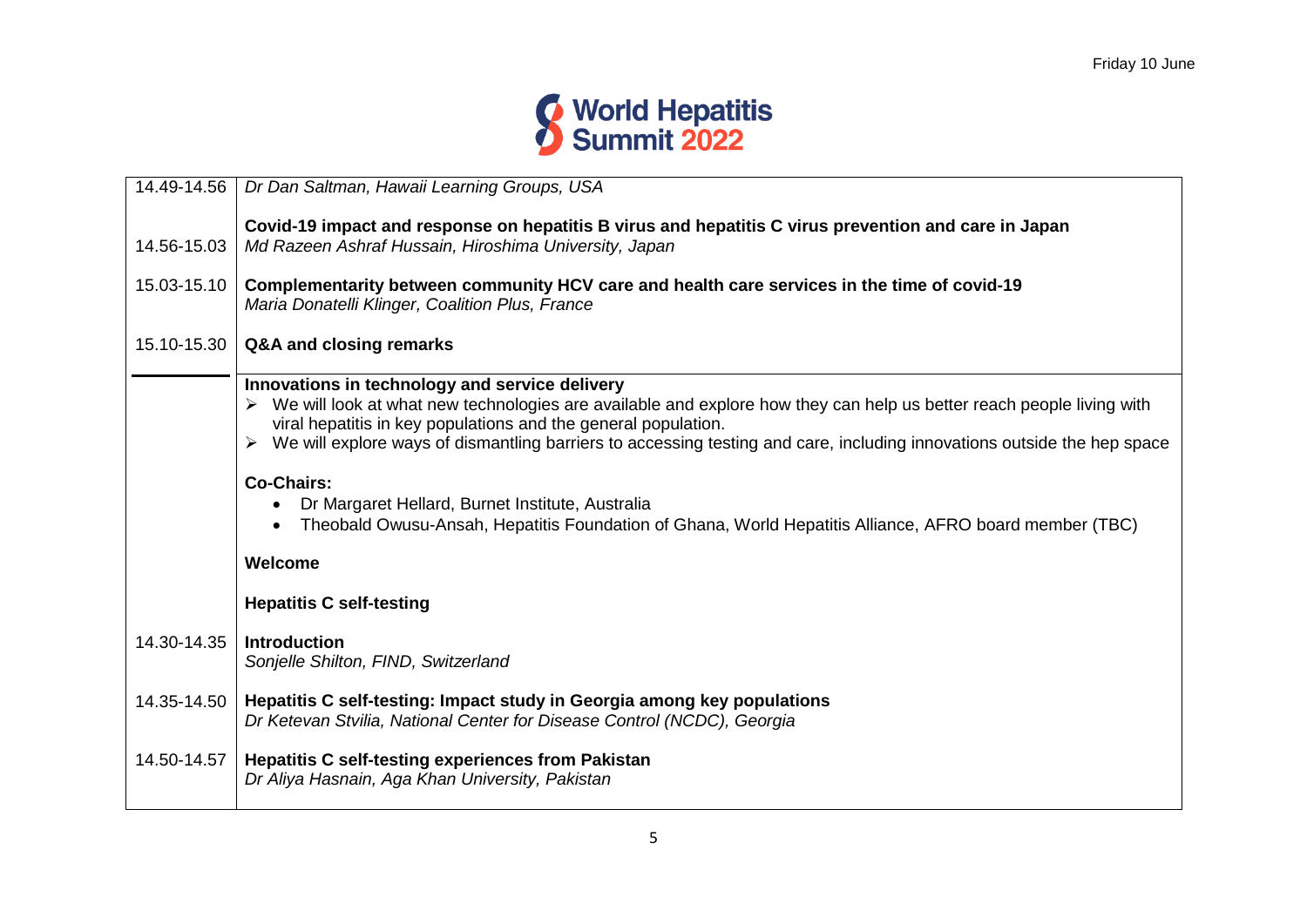

| 14.57-15.04 | Hepatitis B and C prevalence and acceptability of the plasma separation card for viral hepatitis<br>Camila Picchio, Barcelona Institute for Global Health (ISGlobal), Spain |
|-------------|-----------------------------------------------------------------------------------------------------------------------------------------------------------------------------|
| 15.04-15.11 | <b>Quick Start Hepatitis C Treatment</b><br>Sunil Solomon, Johns Hopkins Medicine, USA                                                                                      |
| 15.11-15.18 | The effectiveness of low dead space syringes for reducing the risk of hepatitis C virus acquisition<br>Professor Peter Vickerman, University of Bristol, UK                 |
| 15.18-15.30 | Q&A and closing remarks                                                                                                                                                     |
|             | Lightning talks: Highlighting abstracts of distinction-Delivering innovations to people living with viral hepatitis*                                                        |
|             | Chair: Jennifer Johnston, CEVHAP, Australia                                                                                                                                 |
| 15.30-15.35 | Welcome                                                                                                                                                                     |
| 15.35-15.40 | Interventions to improve HCV care for people who inject drugs: A systematic review and meta-analysis<br>Evan Cunningham, Australia                                          |
| 15.40-15.45 | HepBcommunity.Org: A global online forum dedicated to supporting people with hepatitis B<br>Dr Thomas Tu, HepBCommunity.org, Australia                                      |
| 15.45-15.50 | Kindness begets kindness: Pay-it-forward approach to increase HBV and HCV testing uptake among MSM<br>Ye Zhang, Australia                                                   |
| 15.50-15.55 | Hepatitis B commodities, pricing and access strategies<br>Capucine Pénicaud, ICE-HBV, Australia and Mila Maistat, Medicines Patent Pool, Switzerland                        |
| 15.55-16.00 | Equitable access to HCV comprehensive package of services for PWID In Ukraine – Is this a reality?<br>Zahedul Islam, ICF Alliance for Public Health, Ukraine                |
|             |                                                                                                                                                                             |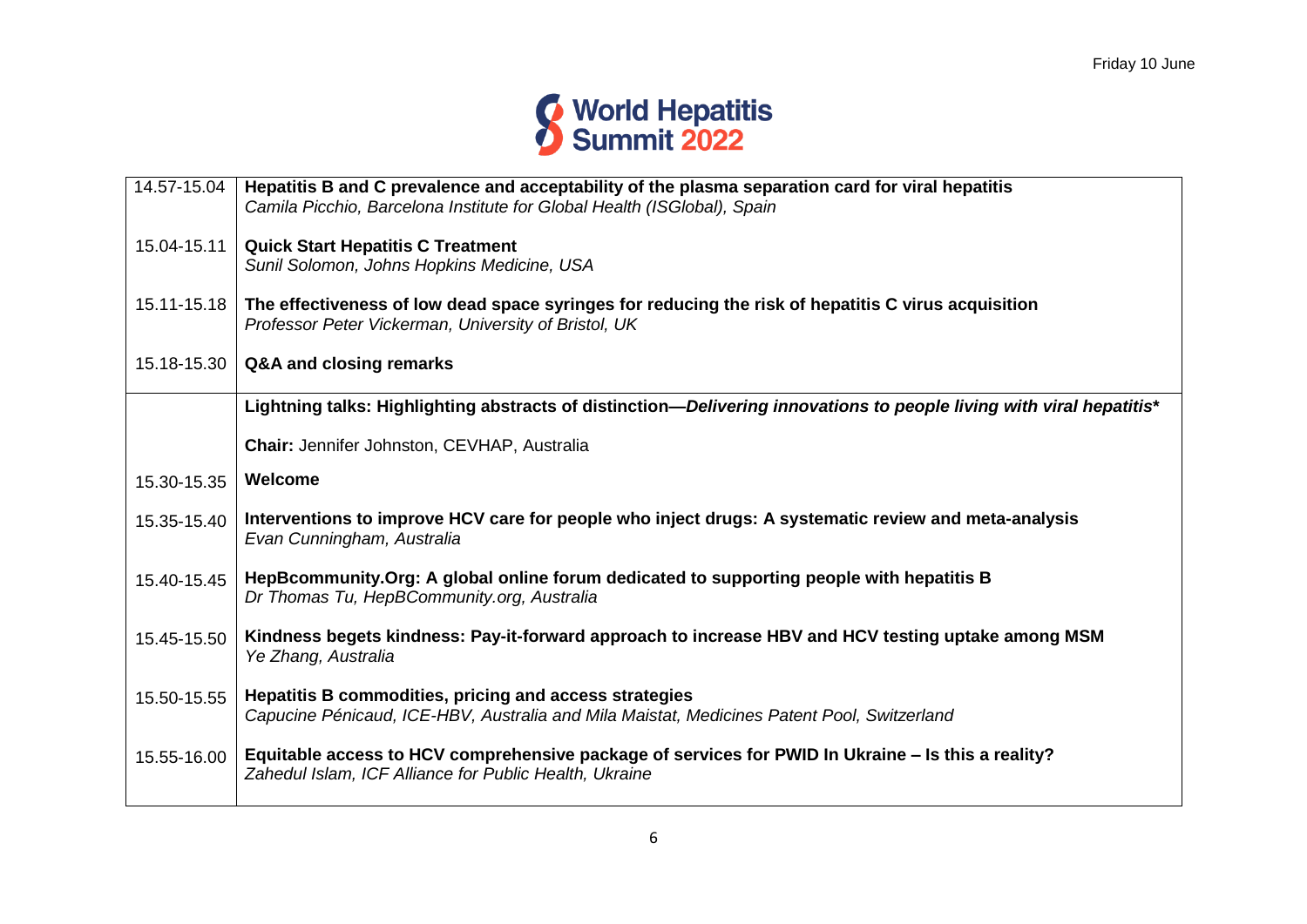

| 16.00-16.30 | Q&A and closing remarks                                                                                                                                                                                                                                                                                                                                                             |
|-------------|-------------------------------------------------------------------------------------------------------------------------------------------------------------------------------------------------------------------------------------------------------------------------------------------------------------------------------------------------------------------------------------|
|             | Hep Can't Wait and closing remarks<br>> A session reflecting on the human impact of hepatitis, why hepatitis matters and why Hep Can't Wait                                                                                                                                                                                                                                         |
|             | Co-chairs:<br>Danjuma Adda, World Hepatitis Alliance, Center for Initiative and Development (CFID) and Chagro-Care Trust<br>(CCT), Nigeria<br>Dr Meg Doherty, WHO, Switzerland<br>$\bullet$                                                                                                                                                                                         |
| 16.35-17.10 | Reflections and discussion from people living with viral hepatitis and the wider community on the World Health<br>Summit 2022 and why Hep Can't Wait<br>Oanh Khuat, Center for Supporting Community Development Initiatives, Vietnam<br>David Urick, USA<br>$\bullet$<br>Dr Patricia Vélez Möller, Guatemalan Association of the Liver, World Hepatitis Alliance, PAHO Board Member |
| 17.10-17.15 | <b>Reading of WHS 2022 Statement</b><br>Danjuma Adda, World Hepatitis Alliance, Center for Initiative and Development (CFID) and Chagro-Care Trust (CCT),<br>Nigeria                                                                                                                                                                                                                |
| 17.15-17.30 | <b>Closing</b><br>Cary James, World Hepatitis Alliance, UK<br>Dr Rui Tato Marinho, Portugal<br>$\bullet$<br>Danjuma Adda, World Hepatitis Alliance, Center for Initiative and Development (CFID) and Chagro-Care Trust<br>(CCT), Nigeria<br>Dr Meg Doherty, WHO, Switzerland                                                                                                        |

*Notes:*

*All sessions are open to all participants*